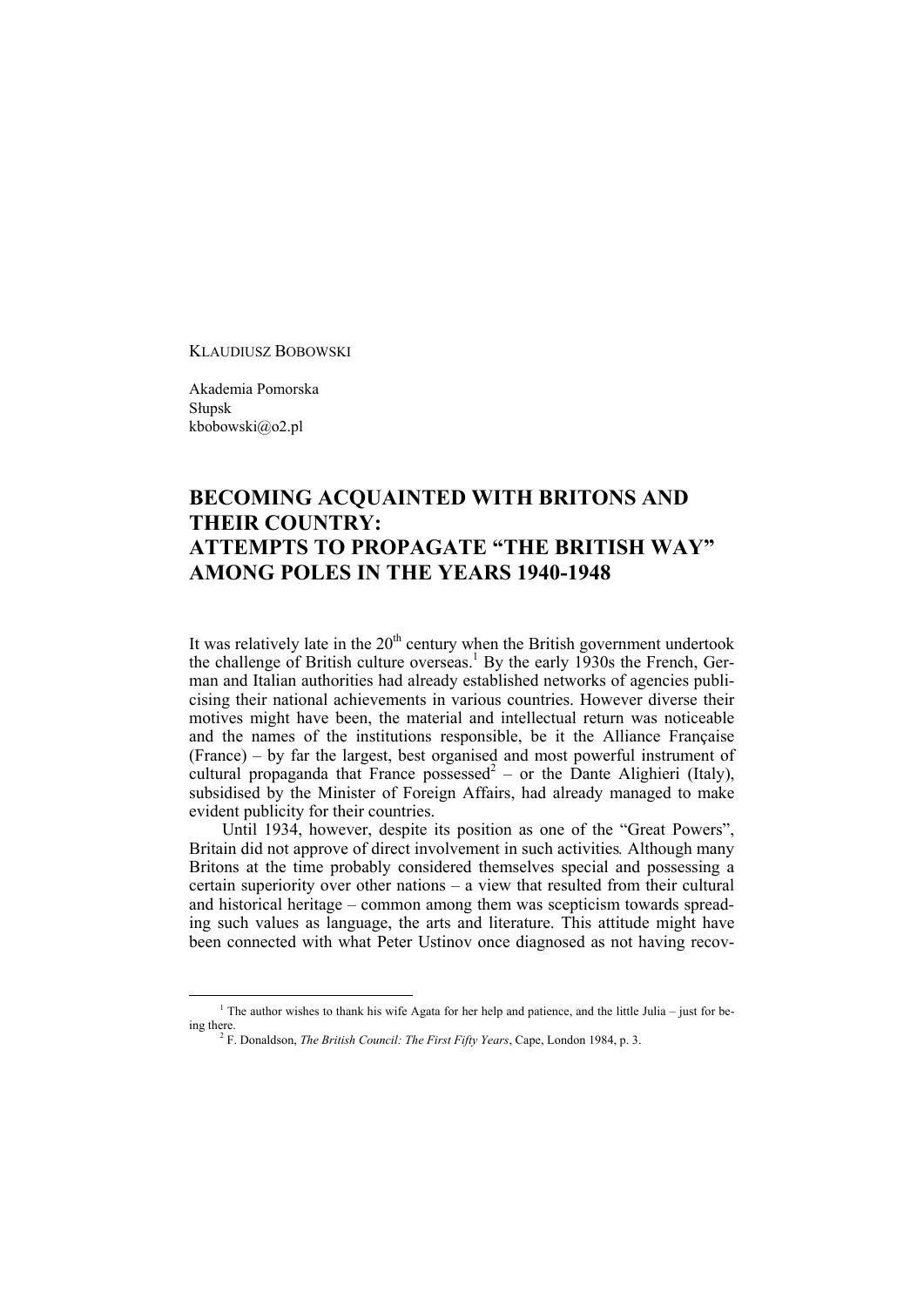ered from the shock of producing Shakespeare.<sup>3</sup> It was not uncommon those days to hear that "good wine needs no bush". In the area under discussion it referred to the assumption that the real virtues of a truly mighty empire did not need any publicity, as everyone ought to have been able to recognise its achievements. Somewhat paradoxically, as a result of her imperial selfrighteousness, Britain undervalued propaganda for a long period of time.

During World War I, through selective presentation of distorted and exaggerated war images, the British themselves established a most sinister connotation of the word propaganda – this might have resulted in the politicians' apprehensiveness of influencing and manipulating public opinion in the post-war period. What is more, British wartime innovations in the field later served as a model for Nazi German authorities.<sup>4</sup> Nevertheless, one ought not to be misled into thinking that contemporary British propaganda did not exist. It was more subtle than German propaganda and could be described as "mild" as it lacked the element of the desire to annihilate the enemies and their cultural achievements.

Although until 1934 several non-governmental bodies had been established with the goal of spreading British thought abroad, their activities were inefficient compared with the demand from abroad for such projects.<sup>5</sup> The Ministry of Information, set up in early 1918 under Lord Beaverbrook (a businessman and politician who was in strong opposition to the institution of the British Council and the Polish cause as such), remained the most significant and influential. Among its primary goals was distributing propaganda to allied, neutral and enemy states. It was the ministry under Beaverbrook that first used photography, cinema and commissioned leading artists to present successfully the "appropriate" pictures of war.

Through an examination of British propaganda techniques at the time, it is possible to notice their extensive knowledge of the fact that information flows best when channels are properly greased, that factual accounts must be tailored to suit different audiences around the world and that the power of facts to make an impression varies according to the media through which they are disseminated. Therefore, contemporary newsreels chronicled the most recent events, films included a substantial dose of patriotism and spirit of brotherhood, and books were frequently based on a glorious past, the universal need to cooperate and faith for the better.

 $\frac{1}{3}$  P. Ustinov, quoted in F. R. Bryant, review of F. Donaldson, *The British Council: The First Fifty Years*, Cape, London 1984, "Albion: A Quarterly Journal Concerned with British Studies", vol. 18, no. 1 (1986), pp. 142-143. 4

 $\frac{4}{3}$  Hitler once stated that the English understood and used in a marvellous way the notion of no half measures [in propaganda] between love and hate, right and wrong, since these gave rise only to doubt. His government's tactics was to be based on systematically told lies (F. Donaldson, op. cit., p. 13).

 $^5$  Ibid.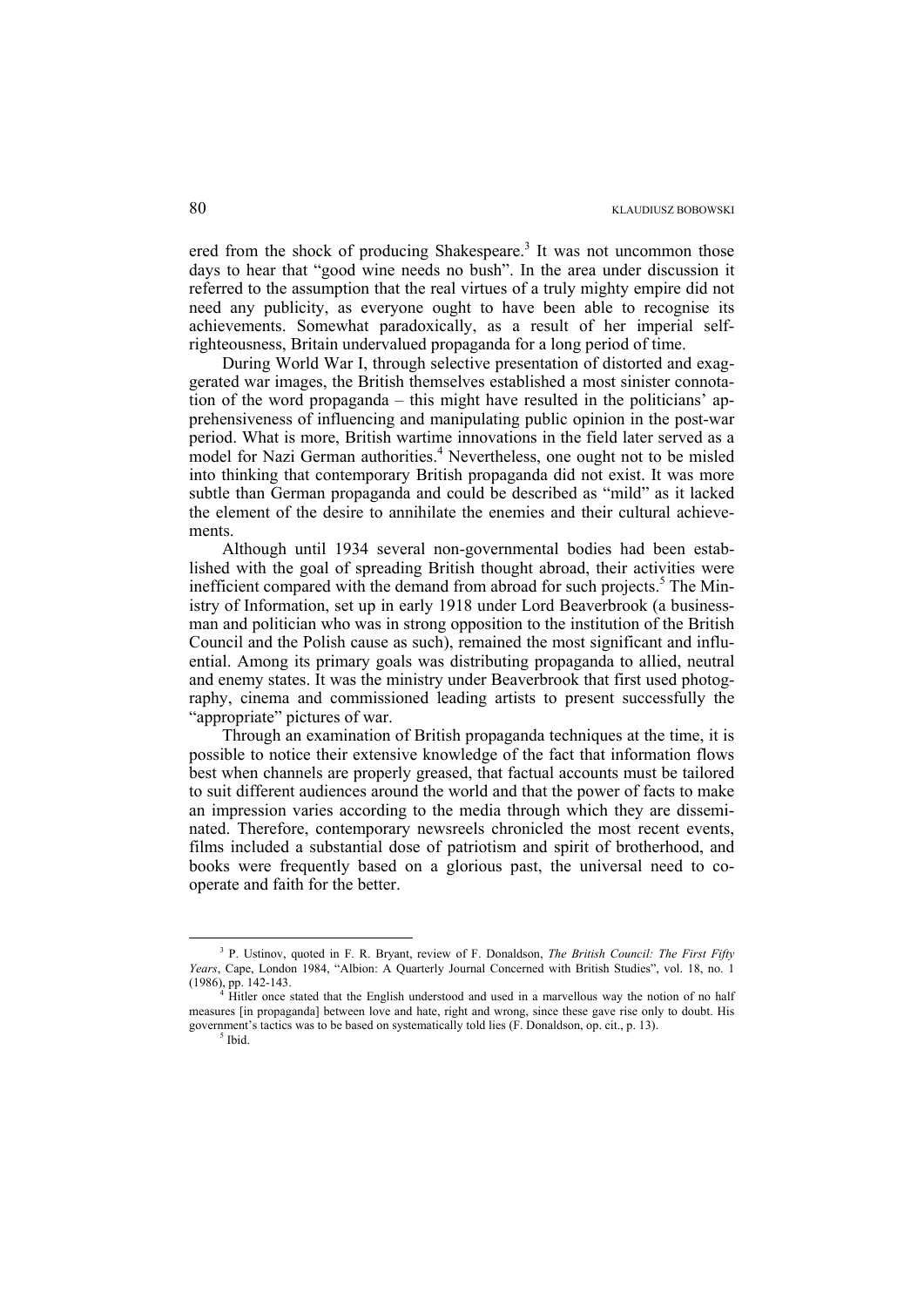Finally, the pressures placed on the British government by the dangerously unstable political situation in Europe and the still underestimated need to publicise their own country, led to the establishment of an institution responsible for undertaking cultural relations with other countries. The first meeting of the new organisation took place on 5 December 1934, when it was agreed to call it The British Committee for Relations with Other Countries, which was soon abbreviated to the British Council.<sup>6</sup>

In 1936, Stanley Unwin, the Chairman of the Books and Periodicals Committee of the British Council, initiated the publication of pamphlets on special subjects in a series called *British Life and Thought*. It was his intention for the libraries all over the world to bind those together in a single volume, and keep it for reference – as a means of cultural propaganda.<sup>7</sup>

At this point, the comforting words of Lord Lloyd (the Chairman of the British Council in the years 1937-1941) may be recalled, namely that the Council did not force people to "think British", but just offered them the opportunity to learn what the British thought.<sup>8</sup> The statement might be regarded as true as it sounds, were it not for the double role, both cultural and political that the organisation played.

Organised partly to combat Nazi and Fascist propaganda, since its very beginning the British Council also looked eastwards, not only towards the Far East, with its ever increasing cultural and political demand for Englishness, but also at spreading knowledge and appreciation of the English culture among the Slavs, many of whom led their lives in impoverished villages, dilapidated urban areas and were unaware of the possibility of acquiring an insight into the pattern of British democracy, which might have been implemented in their own reality.

It was as early as during its inaugural meeting, which took place on 2 July 1935 at St. James's Palace, London, that Lord Tyrrell, who had been appointed Chairman of the British Council with executive powers, referred to Poland as one of the Baltic countries receiving their attention.<sup>9</sup> However, it was not until December 1938 that Lord Lloyd appointed Mr Egerton Sykes as the first British Council Representative in Poland.

Within several months of the outbreak of World War II, in May 1940, Britain started to experience a wave of Polish emigrants –the Polish Govern-

 $\frac{1}{6}$  $6$  Ibid., p. 28.

<sup>&</sup>lt;sup>7</sup> In doing so, leading publishers were invited to tender for the work of distribution on a commission basis. Copies were to be printed with the publisher's imprint and sold to booksellers, and the proceeds handed over to the Council. Due to the fact that the offer itself was far from attractive from the publishers' point of view, some of those approached refused to tender. In the course of events, Messrs Longman were selected and since that time the publisher has remained closely connected with the Council. Ibid., p. 36. (An example of a library resource: *British Life and Thought, An Illustrated Survey*, Books for Libraries Press, New York 1971.)

C. F. Adam, *Life of Lord Lloyd*, Macmillan, London 1948, pp. 284-285, quoted in F. Donaldson., op. cit., p. 57.<br> $9 \text{ F. Donaldson.}$ , op. cit., pp. 29-30.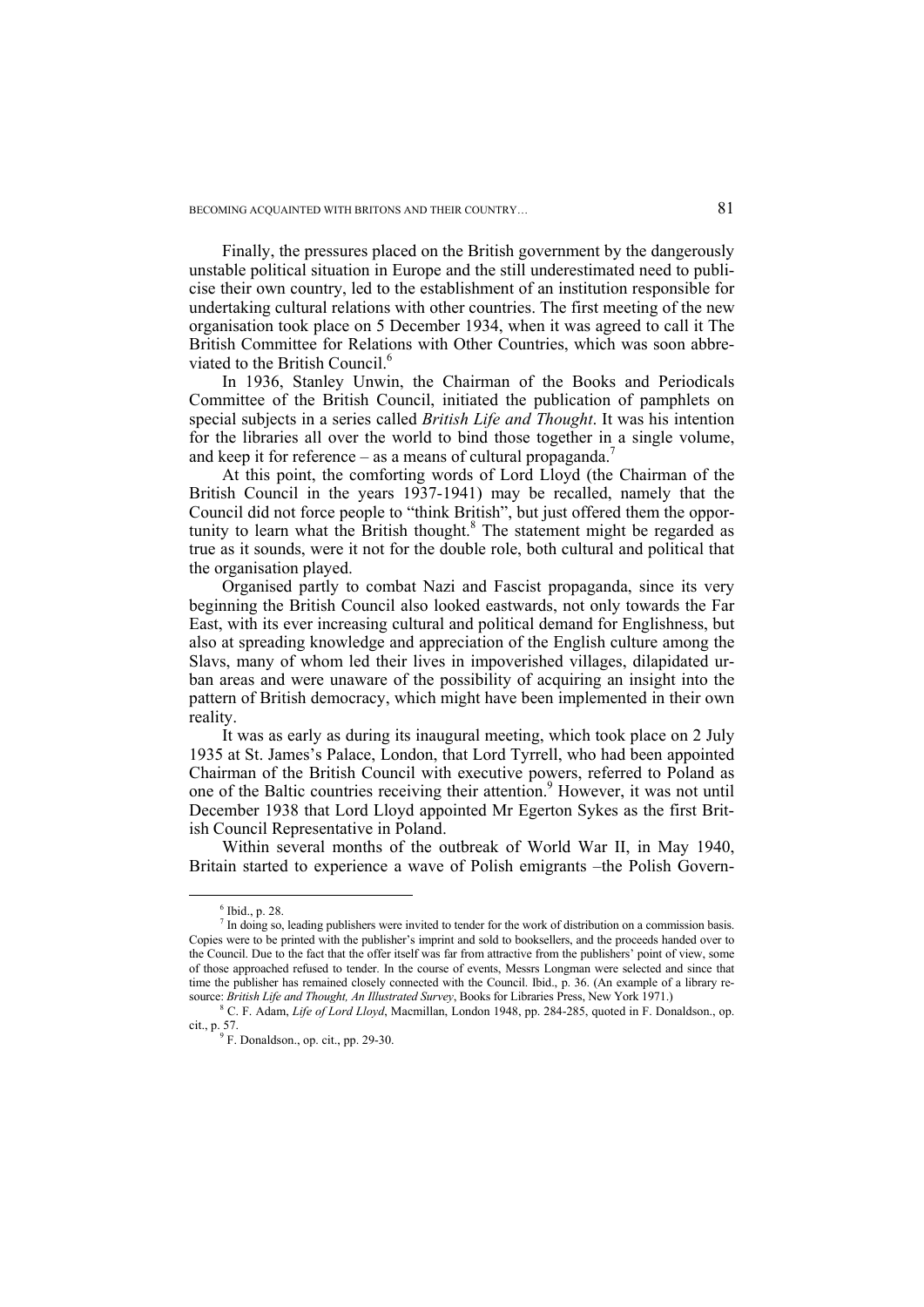ment, civilians, and a number of soldiers who were to form the new Polish Army in exile. In the months to come, the hitherto rather ineffectively used and underestimated *British Life and Thought* brochures were to see an immense revival.

Polish troops who came to seek shelter on British soil had been drawn from a wide range of backgrounds. By and large, the officers represented urban intellectual circles, whereas the lower ranks comprised of men and women of all possible origins. The situation is referred to by Ksawery Pruszyński in *Polish Invasion*, whose reportage constitutes a rich source of information and remains one of the few referring directly to cultural relations between Polish soldiers and Britons at the commencement of their wartime co-operation.<sup>1</sup>

No sooner had they arrived than some of them wished to study more about their host country. There was hardly any sphere of life they were not interested  $\text{in.}^{11}$  As a result, the pamphlets were frequently asked for to be delivered to all Polish units all over the country. It was also requested that they should be translated into Polish due to the fact that not many Polish soldiers were able to comprehend English, some being illiterate even in their mother tongue.

The many booklets covered practically every domain of British life, from agriculture and artefacts, to parliamentary institutions and technological achievements. They were intended to broaden the readers' horizons with "the hidden aim of political and commercial indoctrination", as stated by Duff Cooper, Minister of Information in the Cabinet of Winston Churchill.<sup>12</sup>

However innovative their methods and sincere their motives, the Britons were far from being unique in their selection of subjects for the series. It was a Pole – Prince Adam Jerzy Czartoryski – who as early as at the beginning of the nineteenth century called for certain adoptions from the British way of administering the country, and whose activity is presented by Wojciech Lipoński in his articles on the subject.<sup>13</sup> It was discovered that the Prince, being inspired by the British model of governing the country, had planned wide judicial, social and administrative borrowings, with an intention to implement those on Polish land and, as a result, to improve the status of Polish villages and peasantry.<sup>14</sup> Apart from doing so, it was also his idea to establish a British secret agency in Poland that would serve as a link between the two nations, spreading cultural knowledge.15 Lipoński's article refers to Czartoryski's lengthy notebooks pre-

<sup>&</sup>lt;sup>10</sup> K. Pruszyński, *Polish Invasion*, Minerva Publishing, London 1941.<br><sup>11</sup> H. Wood to Parkinson, 1<sup>st</sup> July [1941], PRO, BW 2/229, quoted in F. Donaldson, op. cit., pp. 119-

<sup>&</sup>lt;sup>12</sup> D. Cooper to Churchill, 7<sup>th</sup> Feb. 1941, PRO, PREM 4/20/3, quoted ibid., p. 78.<br><sup>13</sup> W. Lipoński, *The Influence of Britain on Prince Adam Jerzy Czartoryski's Education and Political Activity*, "Polish-AngloSaxon Studies", vol. 1 (1987), pp. 33-67 (Part I); and "Polish-AngloSaxon Studies", vol. 2 (1991), pp. 31-68 (Part II).

<sup>&</sup>lt;sup>14</sup> W. Lipoński, op. cit. (Part II), p. 33. <sup>15</sup> Ibid., pp. 36-37.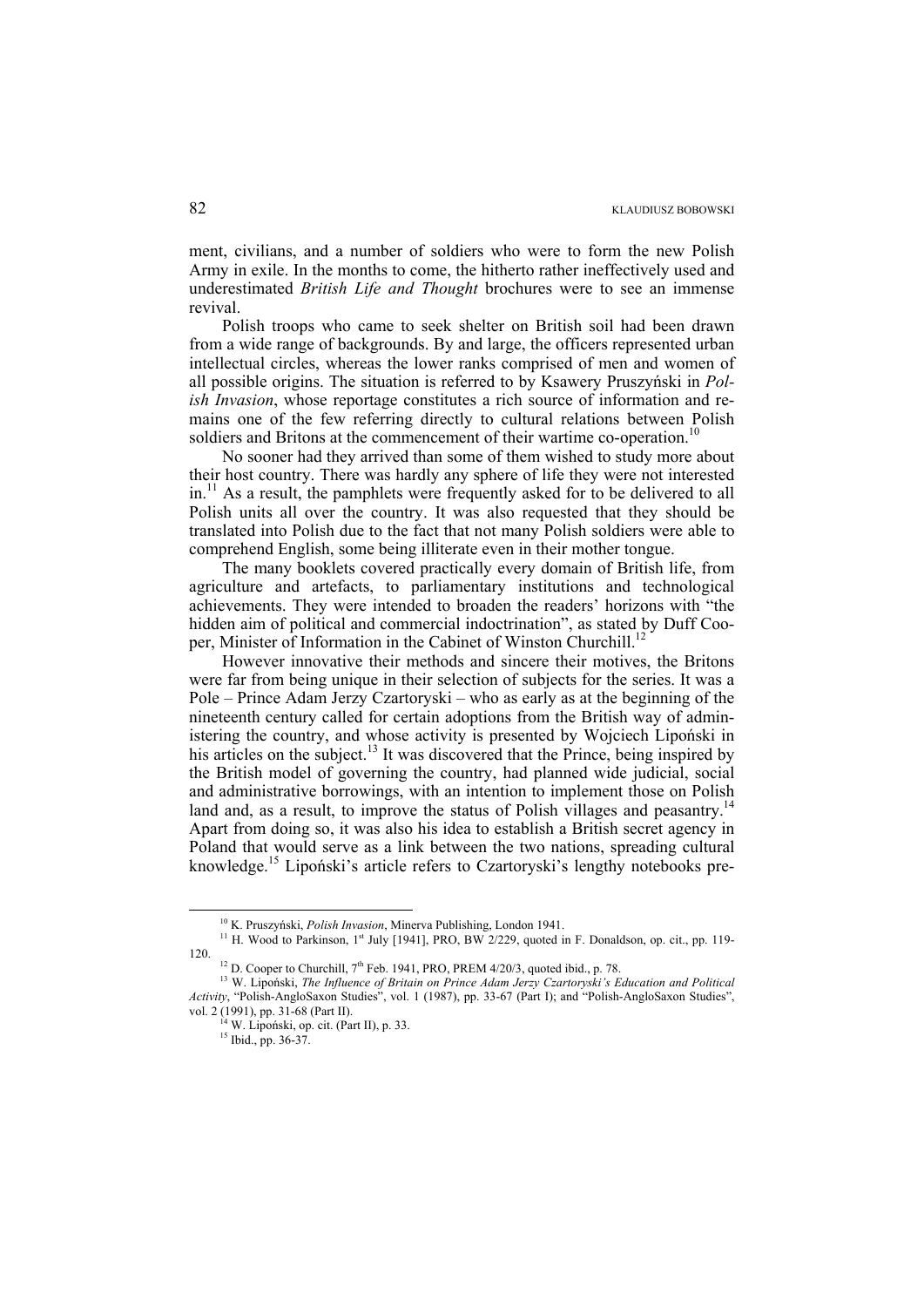senting the proposed changes.<sup>16</sup> Striking to the reader might be the fact that both the Prince in the early nineteenth century, and the British Council over one hundred years later in their pamphlets shared similar views with regard to publicising British thought abroad. This may best be noticed through comparing the titles of his notebooks and the Council's publications. While Czartoryski wrote *O układzie sądownictwa w Anglii* (On the Composition of the Judiciary in England), *O prawie angielskim* (On English Law), *O składzie policyj i administracyj w Anglii* (On the Composition of the Police and Administration in England), *Raptularz dzieła o procedurze angielskiej* (An agenda of the book of English Law Procedure),<sup>17</sup> some of the titles published by the Council include: *British Agriculture*, *The British System of Government*, *The Police of Britain*, *British Justice*, or *The Face of Britain*. However unrealistic Czartoryski's schemes were and regardless of how they were viewed by his contemporaries, the identical nature of the choice of fields presented by the Council is striking. Such ideas might have succeeded in 1918, when a new political and social model of the country was being created. Unfortunately, at the time Czartoryski's projects were not referred to. The Prince's dreams were partly fulfilled in the late 1930s, when the British Council opened its branch in Poland and initiated their East European chapter, only to be closed down in 1939 and re-opened in 1946. Nevertheless, the closure of the Polish branch of the British Council caused by the outbreak of the war did not mean an absolute withdrawal from their attempts to propagate British culture among Poles. The relationships between the two countries tightened after Britain joined the war, which created new opportunities in the field.

The Polish-British alliance that lasted from the very outbreak of the war until its end vastly contributed to the Allied victory. In addition to their extensive involvement in direct combat, Poles, whose substantial contribution to the triumph remained disregarded for years, played an important role in the defeat of the Third Reich through innovative technical research and highly effective intelligence work. The report of the Anglo-Polish Historical Committee of 2004, presenting the countries' intelligence co-operation, is a comprehensive work on the subject as it portrays the true involvement of Poles in the war effort and persuasively documents the role of Polish intelligence and British Secret Intelligence Service (SIS).<sup>18</sup> The study clarifies that, without Poles and Britons working together on the invisible front, the struggle against Nazi Germany would have lasted much longer – and claimed many more lives.<sup>1</sup>

<sup>&</sup>lt;sup>16</sup> Ibid., p. 34.

 $17$  Ibid.

<sup>18</sup> T. Dubicki, , D. Nałęcz, T. Stirling, and J. Ciechanowski, eds., *Polsko-brytyjska współpraca wywiadowcza podczas II Wojny Światowej* (Polish-British Intelligence Cooperation during World War II), vols.

<sup>&</sup>lt;sup>19</sup> It is estimated that in the years 1940-1945, the SIS received approximately 45,000 intelligence reports from across Europe, almost half of which originated from Polish sources. This made the Poles a valu-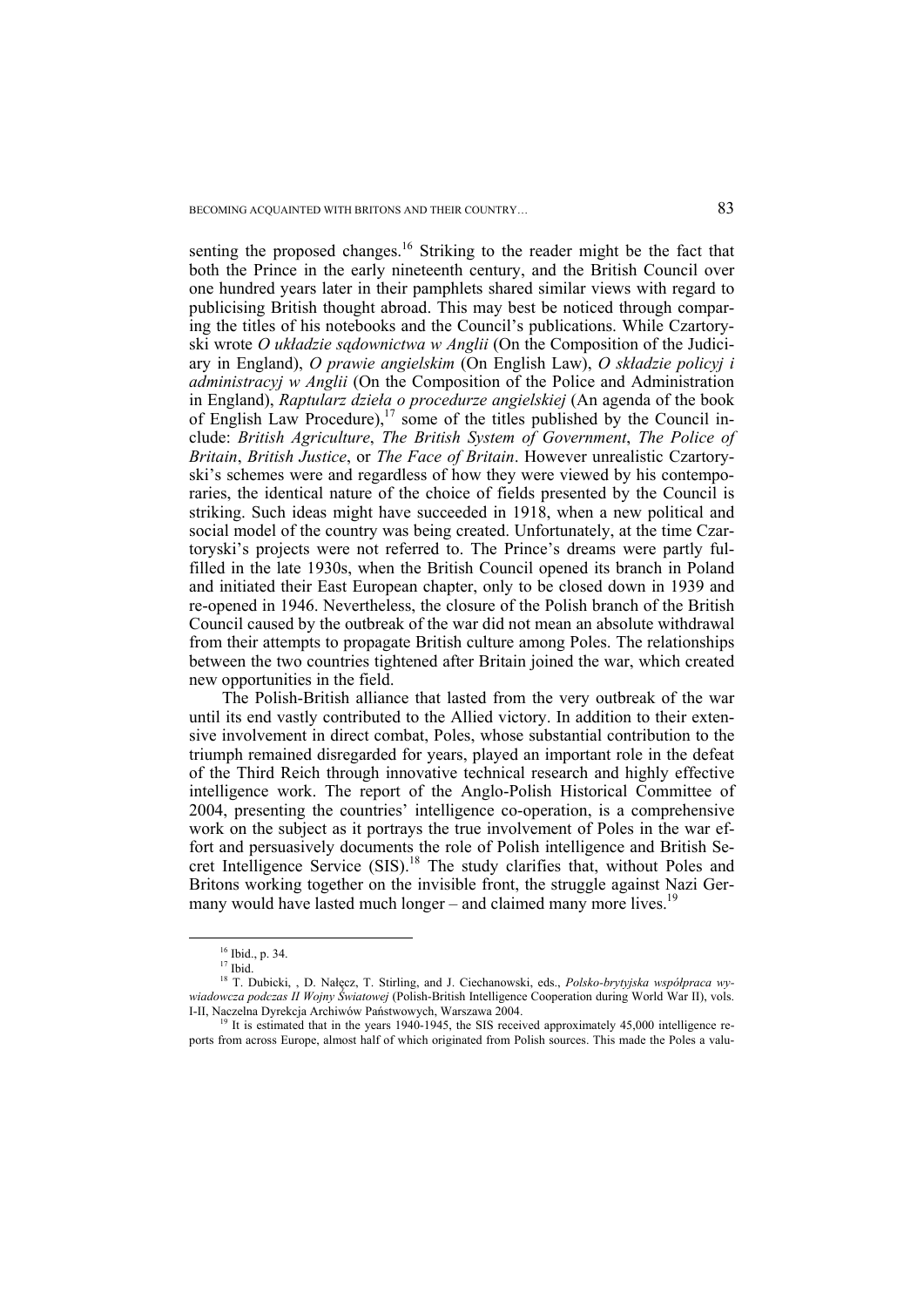During the second stage of the war, it was the aim of the Soviet Union to ensure its predominance in Eastern Europe through making it its exclusive zone of influence. This could only have been achieved by excluding any Western activities in the area. The situation that arose in the spring of 1943, after the Nazis announced the discovery of graves of thousands of Poles murdered by the Soviet NKVD in the Katyń Forest, allowed the Soviet government to sever diplomatic relations with the Polish government in exile, thereby providing a means to test the extent to which the Allied Powers were prepared to resist Soviet expansionist policy.<sup>20</sup>

Apart from regular military actions and diplomatic activity during World War II, there was also a less violent, though crucially important front line – culture. True in this respect becomes the popular phrase "total war", for it not only involved professionals trained at the art of war, but also communities of the sides engaged.

Anthony Polonsky, cited by Madajczyk, asserts that World War I had shaken the artistic circles in Great Britain to a greater extent than World War II did, arguing that the situation was the result of a departure from a static (trench) war that enabled writers to sense and express suggestively the macabre nature of wartime, to a war based on highly mobile techniques.<sup>21</sup> He also takes into consideration the fact that the English, with their imperial type of thinking, treated realistically the possibility of the outbreak of war from the mid-thirties, while in 1914 they were taken by surprise.<sup>22</sup> Nevertheless, according to Madajczyk, wars can play a culture-generating role.<sup>23</sup> One cannot disagree with his opinion that World War II required, perhaps more than previous ones, the popularisation of the products of culture, but only those that were woven on the theme of a conflict and made possible the shaping of consciousness from the point of view of the needs of the struggle.<sup>24</sup> Thus it is clear that at the time and in the period that followed, culture itself became a weapon, albeit an unusual one, serving the purposes of both the Axis countries and the Allies. And, following Polonsky, the development in arts and music in society resulted, to a certain extent, from care for the morale of both society and the army, and from propaganda activities. However, it may be assumed that it did not occur at the

1

able source of information, perhaps even one worth fighting for – especially in the context of the Soviet expansionist policy (see Address by Adam Daniel Rotfeld, Minister of Foreign Affairs of the Republic of Poland, on the occasion of the official presentation of the Report of the Anglo-Polish Historical Committee, London, 4<sup>th</sup> July 2005. http://www.msz.gov.pl/files/file\_library/29/adress\_londyn\_11541.html, date of ac-

cess: 20 June 2007). <sup>20</sup> As time showed, the Polish question was settled without active participation of the Polish side, despite numerous protests of the Polish Government in London.

<sup>&</sup>lt;sup>1</sup> Cz. Madajczyk, Foreword, [in:] *Inter Arma Non Silent Musae: The War and the Culture 1939-1945*, ed. Cz. Madajczyk, Państwowy Instytut Wydawniczy, Warszawa 1977, p. 9. <sup>22</sup> Ibid., p. 29.

<sup>23</sup> Ibid., p. 9.

 $24$  Ibid.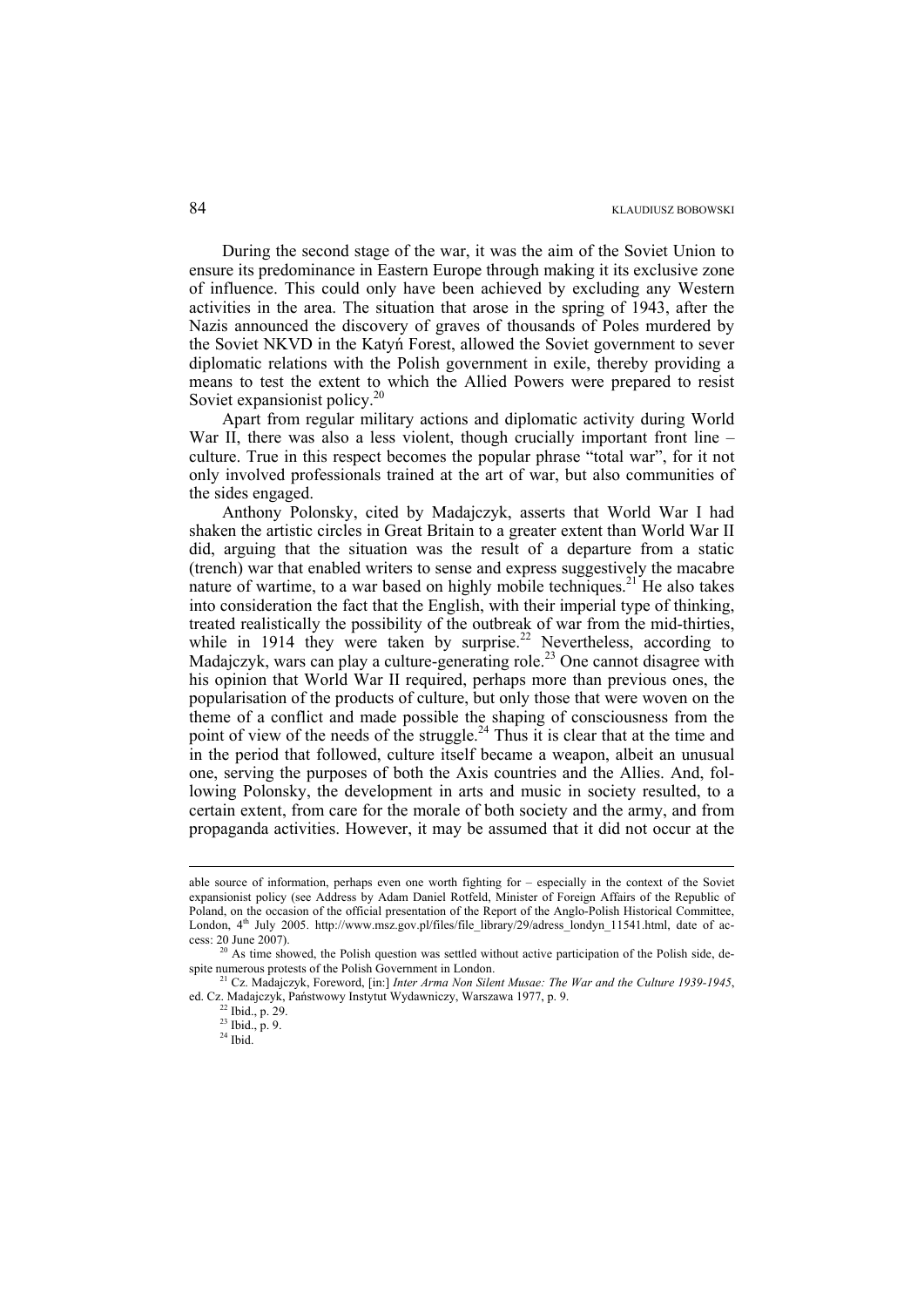same time as the outbreak of the war; it developed gradually, imposed by propaganda requirements.<sup>25</sup>

The British Council's activities took multiple forms, ranging from publishing booklets and brochures, through organising concerts and presentations, to employing inventions such as the radio and motion pictures. The undertakings originated as part of a "non-political", educational programme specifically designed to spread knowledge of the English language, British arts, science, parliamentary institutions, technological achievements and the way of life.<sup>26</sup>

The British Council re-opened its French and Italian Offices in 1944, when the war was not yet over. It would have been a grave mistake not to take advantage of Britain's immense popularity at the time, when any cultural asset was highly appreciated by societies tired of atrocities. The demand for cultural input was such that one of Greek Ministers of Culture confessed in 1982 that "the intellectual life of Athens after the war was formed by the British Council".<sup>27</sup>

The calls for culture were similar in a number of countries, including those liberated from the East by the Red Army. The Soviets had no political excuse not to allow British Embassies to be established within their areas of influence. Such was the case with the Embassy in Warsaw. After its opening, Cavendish Bentinck (British Ambassador to Poland) dispatched reports presenting the Polish demand for "Britishness", stating in one of them that "people of all sorts have expressed their desire for a speedy resumption of cultural relations with the West,"28 and in other that "the yearning for British cultural material is pathetic".<sup>29</sup> Nevertheless, it was not until 1946 that the Council opened its branch for the second time in war impoverished Poland, in Warsaw.

It is vital to note that the war did not stop the Council's work. On the contrary, since 1939 its energetic representatives had been working hard all over the world influencing both the Allies and neutral countries. The Middle East, Persia (Iraq), Turkey, Egypt, China and South America were of paramount importance to the British Government and indirect initiatives providing amenities such as books, films, information on the country's achievements were the

 <sup>25</sup> Ibid., pp. 29-30.

<sup>&</sup>lt;sup>26</sup> What the Council undertook in pre-war Europe was certainly not restricted to sending brochures to libraries. Other activities included records with British music shipped to broadcasting companies, which additionally organised musical events supervised by the Music Committee under the chairmanship of Ernest Makower. Among the artists who travelled abroad were an outstanding pianist and patriot Myra Hess, who toured Scandinavia, Thelma Reiss and John Hunt, who performed in the Baltic States and Poland, Keith Faulkner and Cyril Smith, who propagated British cultural thought in Czechoslovakia, Hungary and Yugoslavia. Also, the Lecturers Committee, chaired by the Poet Laureate John Masefield, sent its lecturers to many European countries (F. Donaldson, op. cit., p. 38).<br><sup>27</sup> Ibid., p. 147.

<sup>&</sup>lt;sup>28</sup> Cavendish Bentinck to Foreign Office, 28 August 1945, PRO, FO 924/210, LC 3547/1695/452, quoted ibid., p. 151.

<sup>&</sup>lt;sup>29</sup> Cavendish Bentinck to Foreign Office, 6 September 1945, PRO, FO 924/210, LC 3724/1695/452, quoted ibid.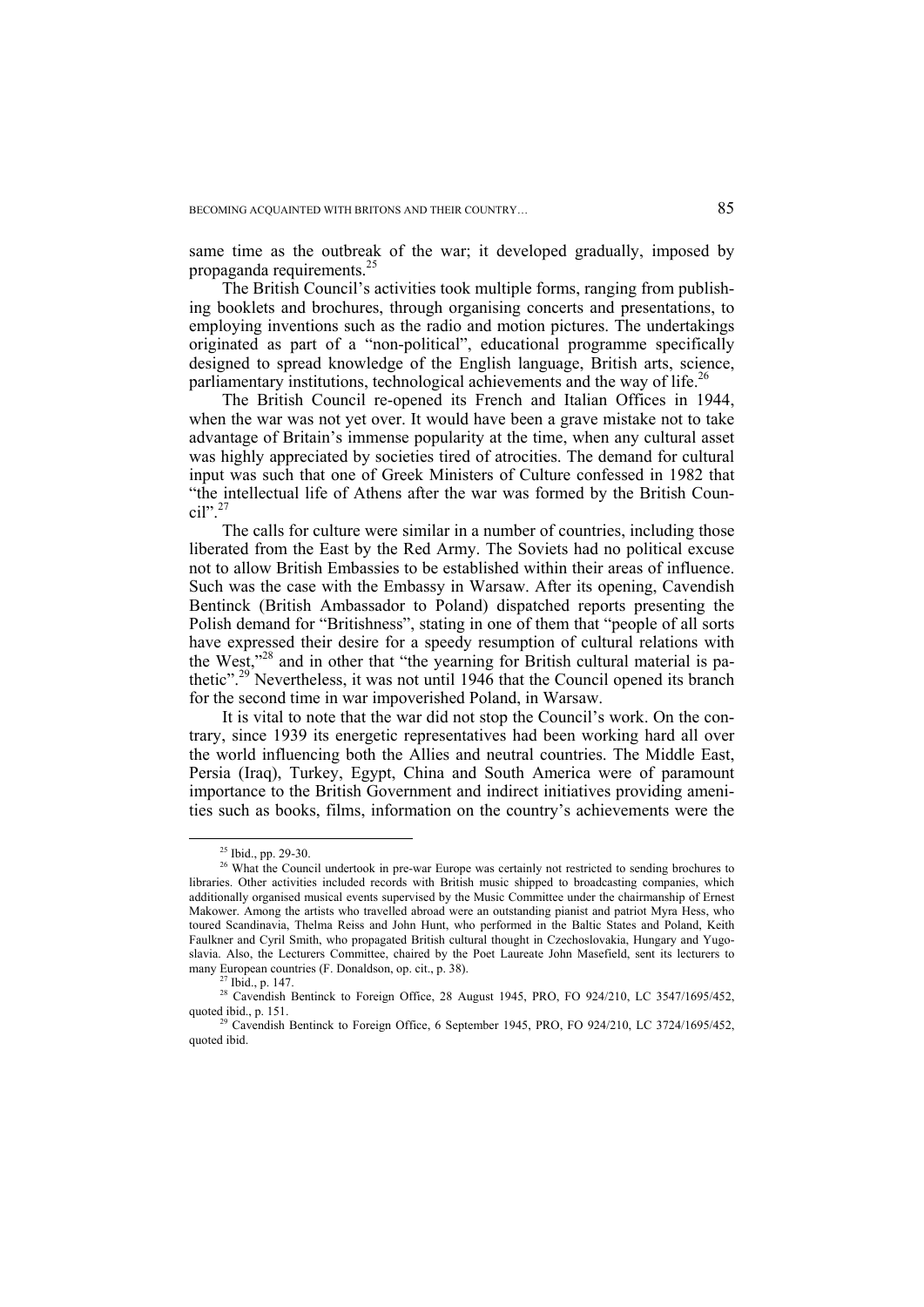best means of affecting the attitudes of these peoples as well as boosting the troops' and refugees' morale in the target countries.<sup>3</sup>

In spite of all their noble intentions, the Council's staff were under pressure to gather intelligence information to be passed on to the Foreign Office, therefore unofficially and at times acting as "secret agents". In Eastern Europe they were also, in the late 1940s and in the years that followed, referred to as a sort of cultural fifth column.<sup>31</sup>

The activity of the Council in liberated Europe was regarded as very valuable by British authorities as the opportunities for direct political influence in the East were likely to be limited.<sup>32</sup> Indirect influence on the intelligentsia in the enemy countries behind the future Iron Curtain served as a means of achieving certain long-term goals connected with Britain's foreign policy. The attempts to establish mutual trust were accompanied by reports on current internal affairs regularly delivered to His Majesty's Representatives. Not only did they include current cultural affairs and press summaries, but also detailed notes on parliamentary sessions and extensive summaries of the trials against public enemies, commonly referred to as "spies".<sup>33</sup>

Since its very beginning, the Council has frequently been criticised both in Britain and abroad. During the first half of the twentieth century, in Britain, the accusations concerned mainly its rapid growth and the expenses that accompanied it. A report on the activity of the British Council expressed the opinion that the organisation did not show any tendency to restrict the limits of its own work.<sup>34</sup> Neither did it protest against demands imposed by the Whitehall, which lead to some overlapping with the responsibilities of the Foreign Office and the Ministry of Information.<sup>35</sup> The attention of British public opinion was frequently directed towards the unjustified spending of public funds. An event that angered the readers of the *Daily Express*, for instance, was connected with an official visit of Mr Wallace, a deer controller, to Spain, where he was supposed to advise the Spanish Tourist Agency on game preservation.<sup>36</sup> Apart from financial issues, which could well have been scrutinised by the sharp eye of the

<sup>&</sup>lt;sup>30</sup> Eden to Kingsley Wood, 22 June 1943, L3219/116/410/ PRO, T161/1153/S35581/03/43, quoted ibid., p. 127. 31 Extract from BBC's *Summary of World Broadcasts* No. 84, 20 Feb. 1950, BW 51/10, 314875,

S/POL/680/1, NA (National Archives, Kew, England).<br><sup>32</sup> 2 January 1945, Finance and Agenda Committee (109<sup>th</sup> meeting), paper A, PRO, BW 69/10, quoted in F. Donaldson, op. cit., p. 141.

<sup>&</sup>lt;sup>33</sup> British Council Archives 1948-1955, BW 51/10, S/POL/680/1, NA.  $\frac{34}{34}$  During the war, the government spent lavishly on it and the scale of operations expanded accordingly. The post-war years, however, produced an endless number of commissions to recommend cut-backs. Parliament continued to recognise the value of the Council, but was reluctant to fund the operation. This was so until the 1960s when the government finally realised that the English language was a highly marketable commodity (F. R. Bryant, op. cit., pp. 142-143).<br><sup>35</sup> Montagu-Pollock and Hedley, *Sir Findlaster Stewart's Report on BC*, 26 Apr. 1945, PRO, FO

<sup>924/113,</sup> quoted in F. Donaldson, op. cit., p. 134.<br><sup>36</sup> Churchill to Eden, 26 Nov. 1944, PRO, FO 924/17, LC 1589/451, quoted ibid., p. 131.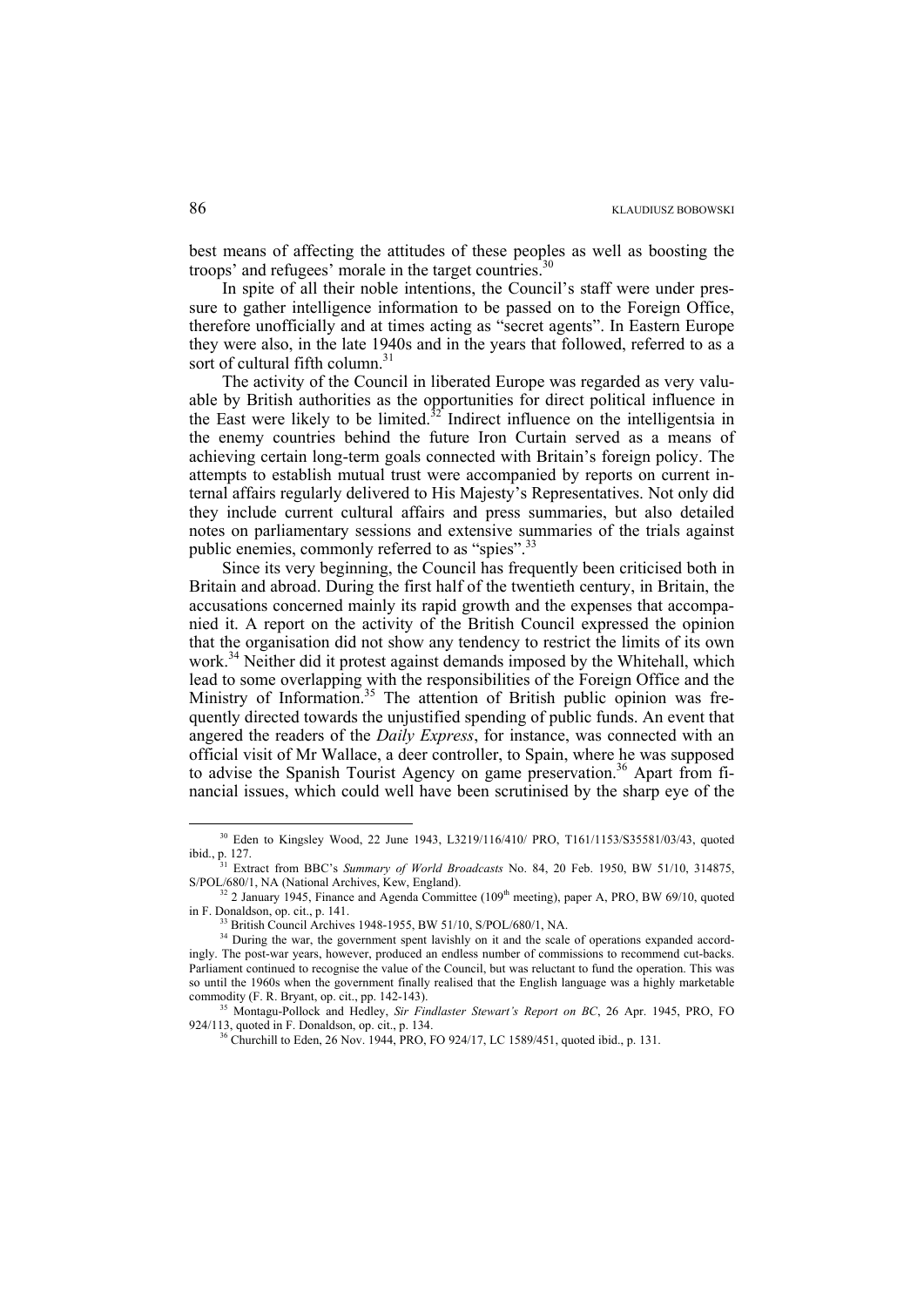watchful citizens, the Council's inefficiency was another commonly raised issue, especially by the media directly connected with Lord Beaverbrook. The scurrilities lasted for many years, gradually influencing the common view of the Council and the efforts undertaken by its representatives, who were presented as "long-haired, effeminate and ineffectual old school masters (…) not always very cultured and not at all at their ease in dealing with foreigners of all professions".<sup>37</sup> Similar was the stereotype circulated by the Eastern Bloc countries, with the difference that such persons would also have to act as spies, trying to undermine the power of the people's democracies.

The accusations might partially have resulted from a deficiency of appropriate candidates who could be employed in the home and overseas offices. At the time, the most valuable males "were seeking to get into the armed Forces", as a result of which the Council had no other alternative but to employ for their posts people who "would certainly never have been selected in the first place, and for which they would not normally be chosen  $(...)$ ."<sup>38</sup>

If Lord Beaverbrook's aim was to create a negative image of the British Council, it was also among the aims of communist Poland's hostile foreign policy towards Western countries. Despite both the eagerness of the society in their drive for British culture, as well as the efforts undertaken by the organisation's staff, the contemporary Polish authorities were more than reluctant to provide necessary assistance.<sup>3</sup>

The tensions, uncertainties and hopes connected with the future of the British Council in Poland can be found in confidential reports (revealed to the public by The National Archives in London at the author's request) dispatched to the British Embassy by the Council's Representative George C. Bidwell. In June 1948 he reported on his conversation with Mr Zbigniew Mokrzycki, Director of Awir – the largest private publishing firm in Poland, who expressed his anxieties related to the amalgamation of the communist Publishing House "Książka" (Book) with the socialist "Wiedza" (Knowledge), which meant there was practically no future for private publishing houses in Poland, and informed Bidwell about the coming times when anyone who would attempt to use the American or British Information Centres or the British Council Library would be arrested – confidential information received from a certain Major Jackowski.40 In the same document, Bidwell referred to Mokrzycki's point of view as very pessimistic, and noted that in the past six months the Council had achieved more than in any equivalent period since they had come to Poland, a statement that remains in opposition to Mokrzycki's subsequent assertion that

 <sup>37 &</sup>quot;Evening Standard", 22 March 1948, quoted ibid., pp. 142-143.

<sup>&</sup>lt;sup>38</sup> Montagu-Pollock and Hedley, *Sir Findlaster Stewart's Report on BC*, 26 Apr. 1945, PRO, FO 924/113, quoted ibid., pp. 135-136. 39 See J. Witkowska, *The Image of the United Kingdom in Poland during the Stalinist Period*, Wy-

dawnictwo Naukowe Uniwersytetu Szczecińskiego, Szczecin 2009. 40 Polish Publishing Developments WAR/0261/1, BW 51/10, S/POL/680/1, NA.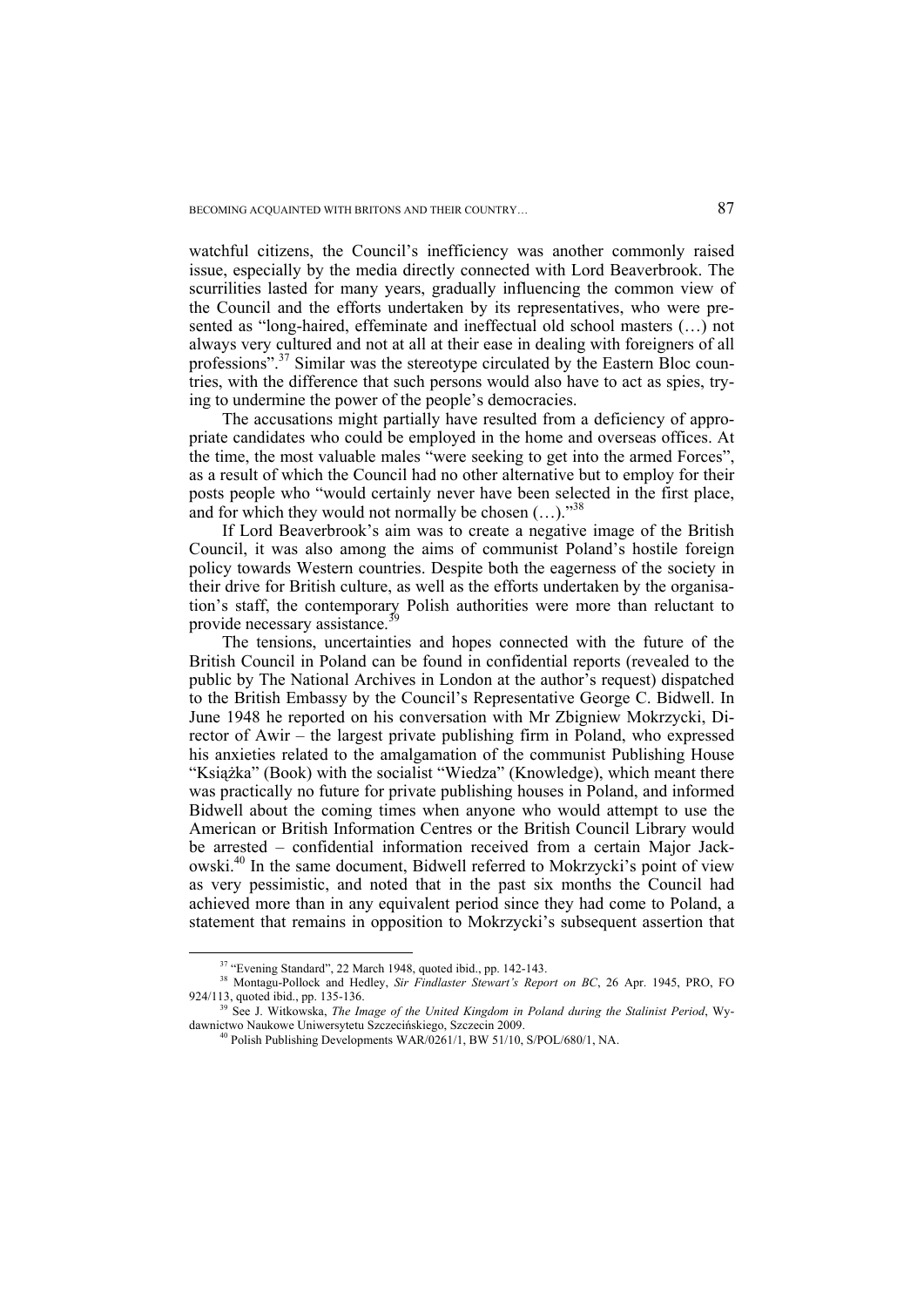the period of ups was definitely over and they should only expect downs in the future.<sup>41</sup>

A grim period approached soon after, when on 27 May 1949, G. Bidwell decided not to support Britain in her dissemination of Britishness, renounced his British citizenship and, in the atmosphere of an international scandal, became a Polish citizen. The unusual situation evoked contradictory interpretations of Bidwell's decision. He was condemned and accused of bigamy in Britain (Bidwell re-married in Poland), $42$  whereas in Poland he became a hero who contributed to the building of a better world, a world of progress. Bidwell's justification for his decision is included in his book *Wybrałem Polskę* (I Chose Poland) which, although written from a communist-approved point of view on the issue, may provide a valuable source of information on the Polish propaganda activity targeted towards Britain.<sup>43</sup>

Bidwell's decision was not unique. A Council employee in Prague, Dr Arna Rides, announced that she could not reconcile herself to the policy of the institution and, having resigned her post there, submitted a request at the same time to the Czechoslovak government for refuge in this country.<sup>44</sup> Dr Rides asserted that she had arrived in Czechoslovakia not to help enemies of the people and had been faced with a dilemma whether to betray her ideas or to act as the director of the British Council in Poland.

Faced with frequent accusations and virtually unable to parry the blows of hostile Polish propaganda, the cardinal point of the British Council's policy became not to fall on their own sword. It was also stated that it was not the policy of the Council to leave the country of its own accord, but to do even a small amount of work, as Poland was considered a country of great political importance.<sup>45</sup>

In the light of this, it is possible to appreciate the significance of the *British Life and Thought* series as a means of distributing elementary democratic ideas in enemy territory. It can only be guessed that the publication served as a form of intellectual asylum for readers who were imprisoned in political fetters of a hostile regime.<sup>46</sup>

 <sup>41</sup> More observations on the topic may be found in Bidwell's autobiography *Wybrałem Polsk<sup>ę</sup>* (I Chose Poland), Książka i Wiedza, Warszawa 1950. 42 Extract from unpublished account of G. Bidwell, attached to letter from John B. S. Jardine (the Brit-

ish Council Representative, Poland) to Overseas Division C, 8 February 1950, BC, CF/POL/680/1, quoted in

F. Donaldson, op. cit., p. 151. 43 G. Bidwell, *Wybrałem Polsk<sup>ę</sup>* (I Chose Poland), Książka i Wiedza, Warszawa 1950. Bidwell became

<sup>&</sup>lt;sup>44</sup> Extract from BBC's *Summary of World Broadcasts* No. 84, 20 Feb. 1950, BW 51/10, 314875, S/POL/680/1, NA.

<sup>&</sup>lt;sup>45</sup> Letter from John B. S. Jardine to the Division, 28 Feb. 1950, BW 51/10, S/POL/680/1, NA. <sup>46</sup> Apart from the series, various British publishers printed sets of booklets narrower in their scope, e.g.

*Longman's Pamphlets on the British Commonwealth*, *Science in Britain*, *Britain Advances*, *The World To-Day*, *Britain in Pictures*, *Britain and Its People*, *Oxford Pamphlets on World Affairs*.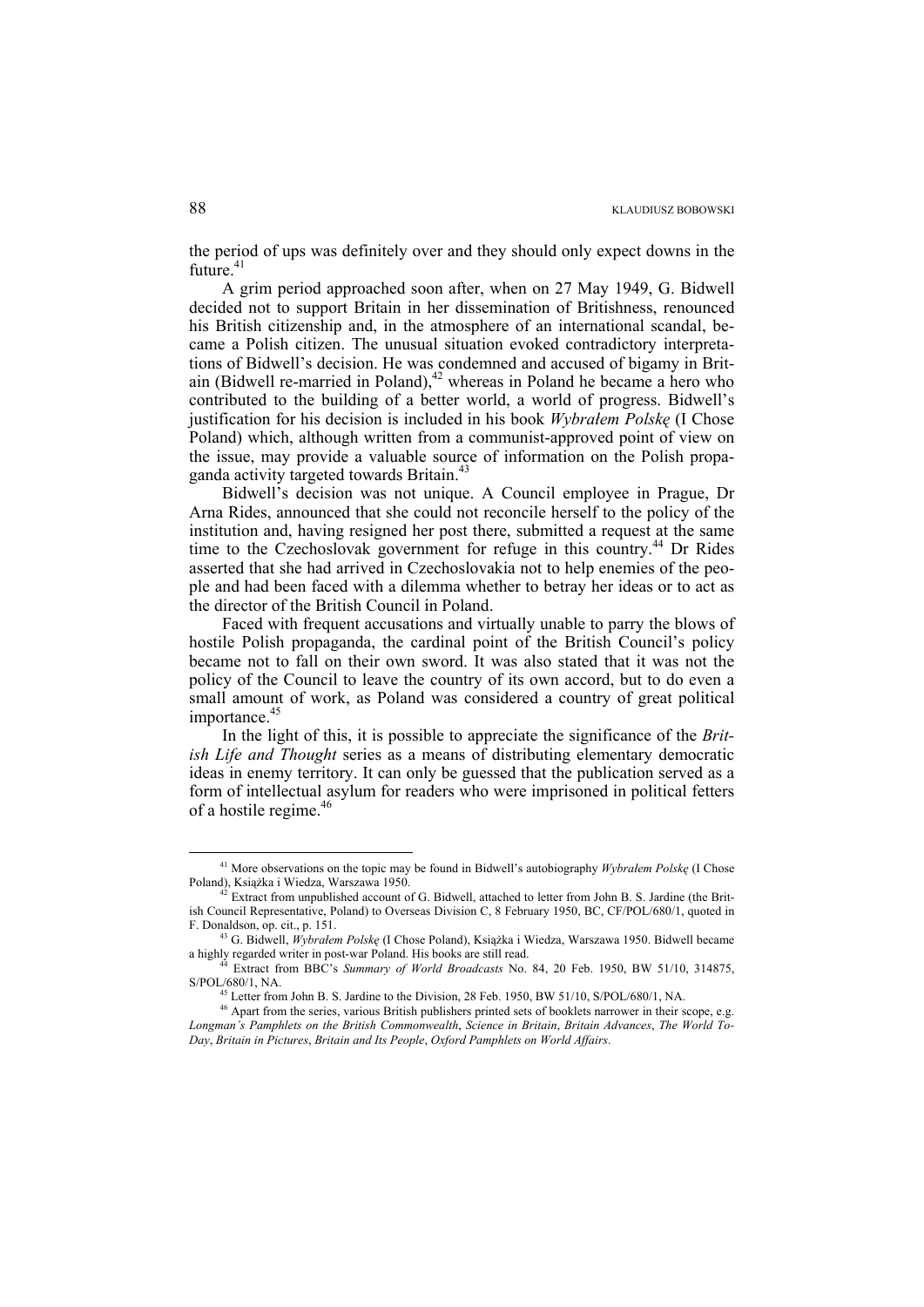## THE FACE OF BRITAIN

Each of the pamphlets from the *British Life and Thought* series consists of a description of a number of individual features concerning British achievements in the various fields, which simultaneously serve as their titles.

*The Face of Britain*, by L. Dudley Stamp,<sup>47</sup> might have been an important step in the process of familiarisation with the country, thought there is no evidence suggesting an order in which to read the booklets. Most probably, they would be selected randomly from (military) libraries that were dispersed around the country (within the range of activity of Polish troops), and the reading criteria might have oscillated around their availability at a certain moment – though there could have been individuals with more motivation to organise their reading.

The booklet presents an account of the physical and economic geography of Britain, emphasising the contrasts to be found in the country. In a brief review of the salient features of each of the chief regions into which Britain was divided by nature, mention is made of points of scenic and historic interest, as well as of facts regarding economic development that foreigners ought to have been made familiar with. The publication strives to present a considerable amount of information about what Britain looked like at the turn of the thirties. With the probable aim of simplifying the comprehension of the location of geographical regions, the booklet is divided into several sections outlining the aforementioned features.

A general distinction between the regions, as well as comparisons with continental Europe, prevail over the opening pages. Newcomers are suggested not only to taste Lowland Britain, but also to attempt to assess the contrasts between the wild, almost inaccessible fiords or lochs of the north-west Highlands of Scotland, the Dutch-like scenery of the drained fens of parts of Lincolnshire, the rolling downland of Salisbury Plain, the secluded, heathercovered glades of the New Forest, the rugged crags of North Wales, the smiling orchard-land of Kent, the grimy, narrow, congested valleys of South Wales, and the desolate almost uninhabited moorland of Sutherland. Such reference to unspoilt scenery and rural countryside was most probably addressed to those who valued the natural beauty of their own country (just like the British) and wished for traces of it to be found on the foreign soil (e.g. Polish war immigrants).

The fundamental distinction is made into Highland and Lowland Britain. It is remarked that, at the time, human settlement tended to be essentially discontinuous in Highland Britain. On the other hand, Lowland Britain is presented as a land of grass fields, farms and villages, a land of intricate but continuous

 <sup>47</sup> D. Stamp, *The Face of Britain*, Longmans, Green and Co., London 1940.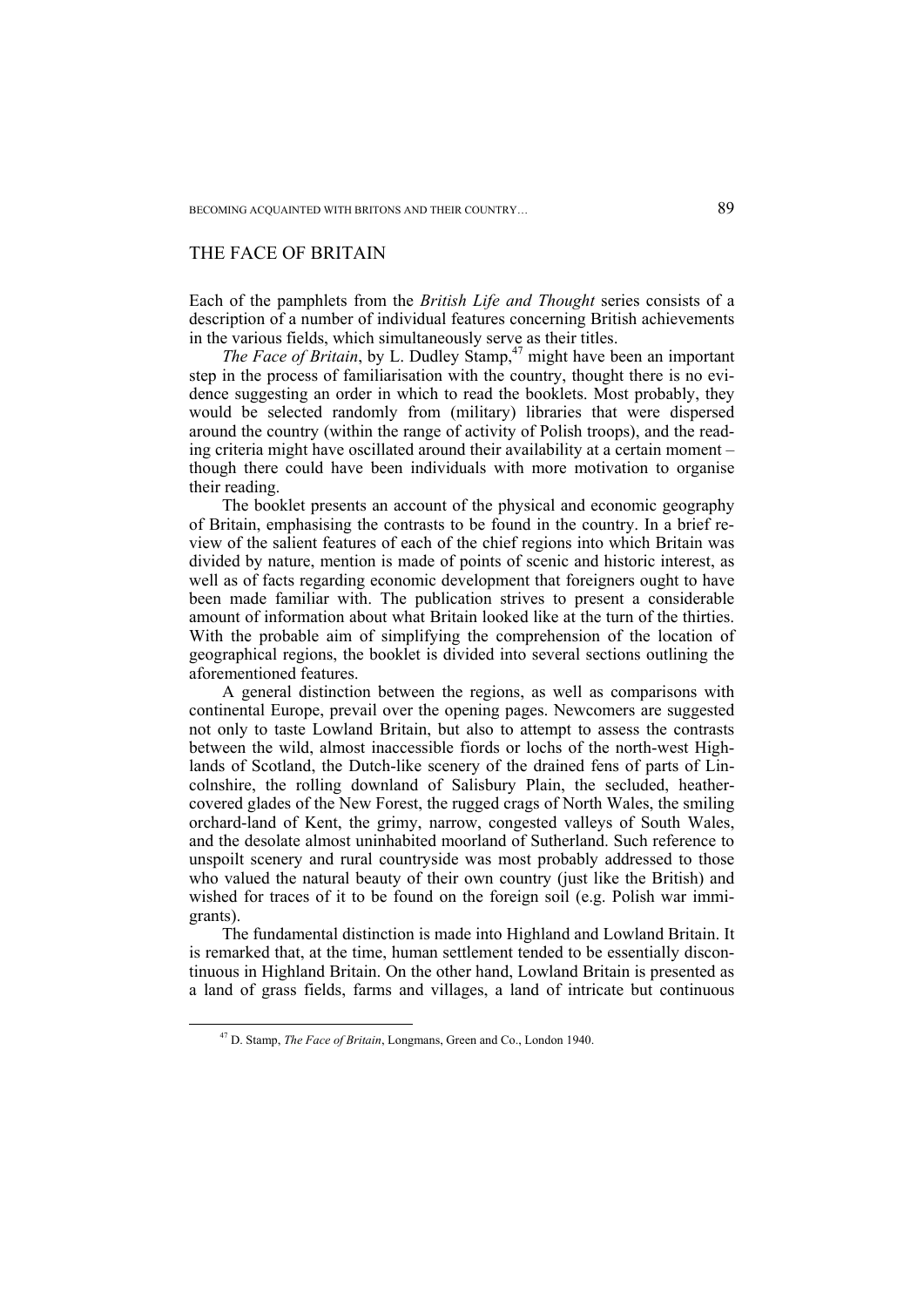patterns. As a result, the land boasted an entirely different history from the Celtic fringe of Highland Britain. Not only nowadays, but also in the early forties, the Highland peoples – the Scots, the Welsh, the Cornish, and indeed the Irish – were perceived as distinct in their traditions, dialect, and outlook from the Lowland English. Thus, the visitors were faced not only with a new language (English) that they were supposed to grasp a knowledge of, but also with its local variations – dialects, whose existence was an inherent feature of the country.

The booklet does not say much about Ireland, which is presented as belonging to the Highland part of the British Isles and retaining its Highland character, in spite of the fact that the island comprises a great central plain. The question may be asked, what the purpose of providing readers with such topographical information might have been. Due to the fact that a visit to any place in the world was usually connected with an appreciation of its natural surroundings, the visual presentation of the variety of countrysides available on the Islands was an invitation for the readers to experience more than the ordinary camp or city life.

Pride from the Roman presence on the island, and the Norman contributions to the system of governing the state flows from the pages of *The Face of Britain*. What is more, a note on immigrants is made, in which Flemings and Huguenots are presented as groups that enriched the country both culturally and economically. Certainly those who visited the country for the first time in the early 1940s might have been at a loss to comprehend the marked local variations omnipresent in such a small area, in terms of speech, manners, customs and, to a lesser extent, in religion, dress, and even physical characteristics. This diversity within the unity of Britain could ideally be observed by the examination of the country region by region, which the booklet attempts to provide. What is more, it can be deduced that, through direct reference to the diversity of their predecessors and due to the number of cultural dissimilarities, the British were able to co-operate, and to produce and govern a creation as intricate as their own Empire. It is apparent that those who decided to learn about the scenery of the British Isles were simultaneously presented with messages intended to demonstrate the spirit of British brotherhood that prevailed over regional differences and disputes.

Many people would have associated Britain with the sight of high white cliffs formed out of the chalk of the North Downs reaching the shores of the Strait of Dover between Folkestone and Dover. The unforgettable view is reflected in the name "Albion", often applied to Britain as a whole. The journey from Dover to London is presented as one through the "Garden of England" – the beautiful county of Kent, which, along with the counties of Surrey and Sus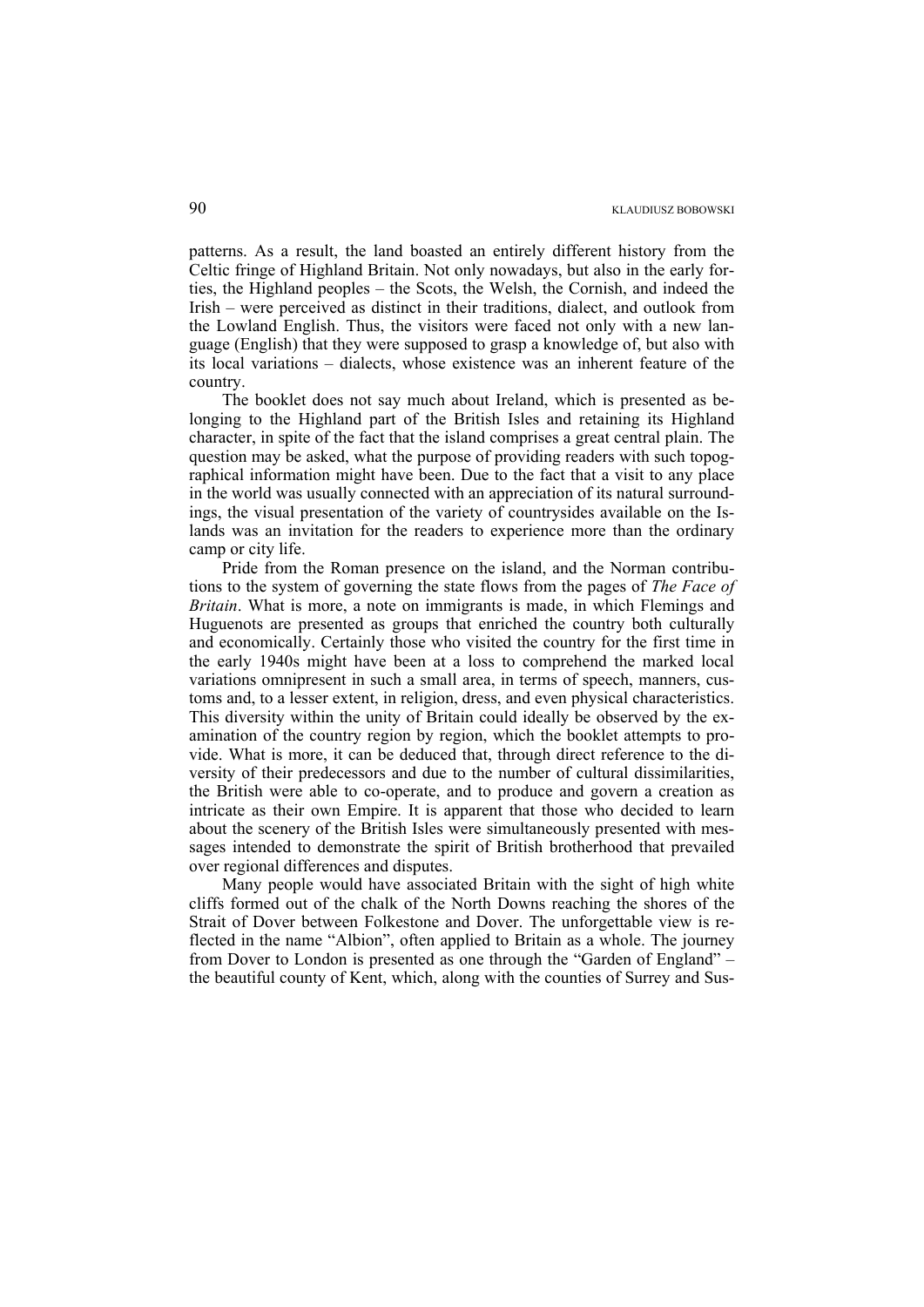sex, share the region of the Weald.<sup>48</sup> It is also stated that the region – Chalk Downlands – at the time numbered among the areas of the most beautiful scenery in the whole of Britain. The place is advertised to all Charles Dickens lovers, who would definitely have found satisfaction visiting Rochester, with its East Gate House and Bull Inn (still existing as a hotel), or Cobham with its Gad's Hill and Leather Bottle Inn (visited by the author), of *Pickwick Papers*  fame, which nowadays provides travellers with a touch of history and nostalgia for bygone times (additional fees are charged for a night spent in the historic surroundings).

The brief account of East Anglia portrays the agricultural region as of little touristic interest, the countryside being most attractive in August, when the great fields of golden grain, separated by green hedges, are ready for harvest. The area is also associated with the famous Broadland, with its shallow stretches of water allowing for unforgettable sailing experiences and unconventional holidays where fresh air and water would constitute the chief ingredients. The area is contrasted with the desolate heaths and young forests of Breckland in the west, and a visit to the many parks is suggested, with the unique possibility of being able to see the royal residence of Sandringham in the north-west.

Britain indeed might have represented a substitute homeland for all those who wished to assist the country in its war effort. Pruszyński asserts that Polish troops appreciated the natural beauty of the host country, whose civilised and friendly people were always pleasant and courteous towards their eastern allies $49$ 

Apart from searching for resemblances to the Polish countryside, one might long for other experiences while becoming acquainted with the country. Should they search for otherness, readers are suggested to taste the Dutch character of Fenland – a part of the east coast of England in the county of Cambridgeshire, where marshlands – the Fens – were reclaimed, creating unique views that from the air closely resembled parts of Holland, with its long drainage ditches, multitude of smaller drains between the fields, roads following the main embankments, and farm cottages along the roads.

The conjecture that the pamphlet might serve as a guidebook is supported by its subsequent sections, which form a logical (at times too detailed) description of both the key features and landmarks of various British regions – an approachable companion during potential trips to any of them, or even, time permitting, travelling around the country.

<sup>&</sup>lt;sup>48</sup> The word "weald" (Anglo-Saxon) is related to the German "Wald" (forest), and refers to the once densely forested character of the Weald. The ancient routeways followed the more easily cleared uplands; as late as in the Elizabethan times the oak forests of the Weald supplied timber for the ships of the British Navy. The final destruction of the forests came through the use of the timber in the making of the charcoal for the once great iron industry. 49 K. Pruszyński, op. cit., p. 14.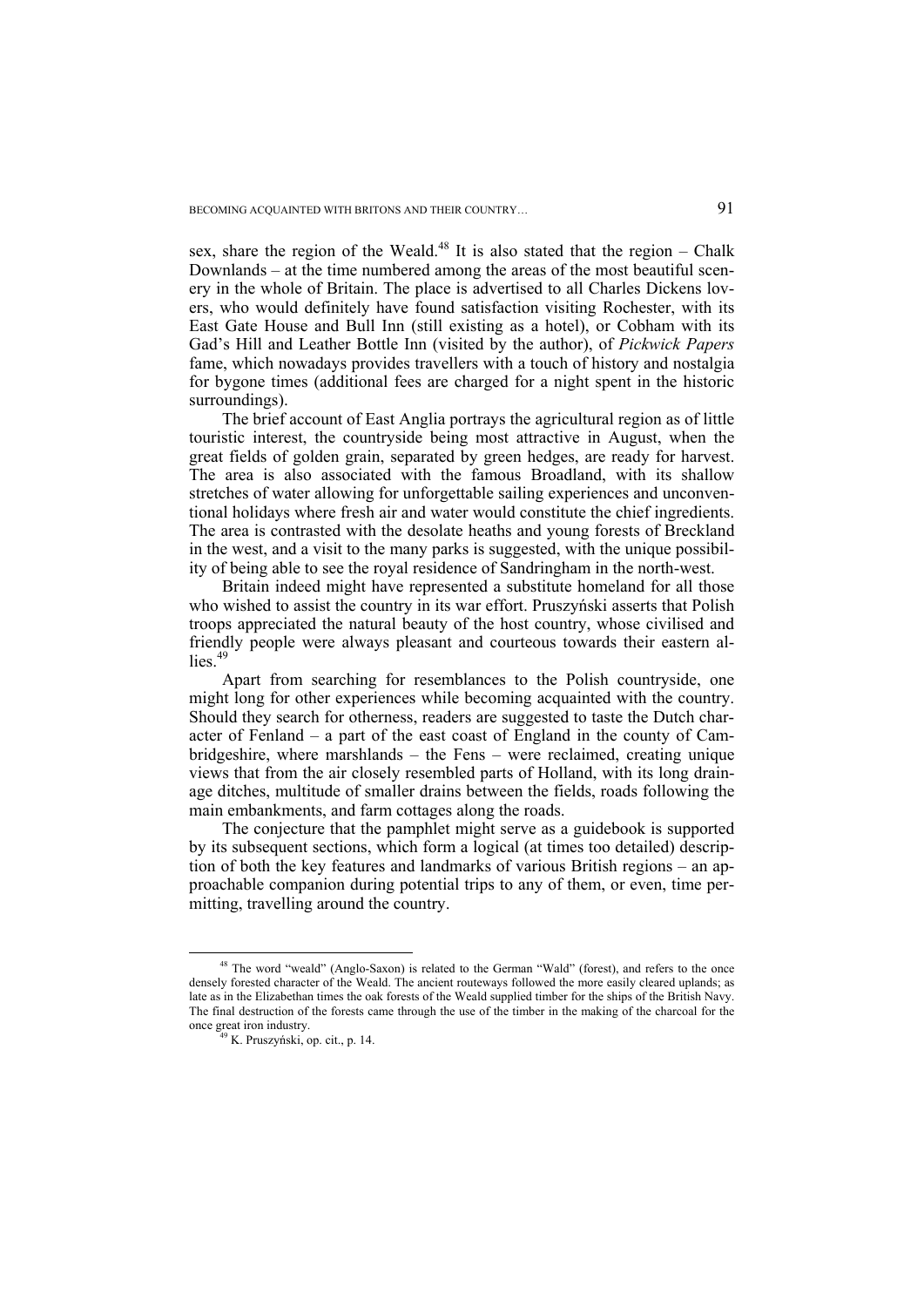The name of the ancient kingdom of the West Saxons, Wessex, which disappeared centuries ago, covers the counties of Hampshire, Wiltshire, Berkshire, parts of Surrey and Gloucestershire and conveniently, on frequent occasions, denotes South Central England. With its prehistoric (Stonehenge) and Roman roots, which are retained in the names of cities and villages (e.g. Chichester), as well as Bristol and Southampton being major export and passenger ports, and Salisbury Plain, which at that time provided Britain with its largest military camps and training grounds, the region must have been of potential interest to Polish immigrants. Visitors were also recommended to sample its traditional English rural character.

Also the county of Lancashire used to be regarded as a region of great agricultural importance (though nowadays overshadowed by industry). Situated in this area, the Cheshire Plain used to be world famous for both its dairy pastures and dairy cattle, as well as its output of cheese, which was marketed in "normal times" as C.C.C. – Choice Cheshire Cheese.

The area of Devon and Cornwall in the South West is argued to have been more agriculturally developed than other parts of Highland Britain and was described as the home of lay farming (or alternate husbandry).<sup>50</sup>

Although the majority of Polish troops were quartered in Scotland, they were not able to grasp much knowledge about this area from the booklet. Apart from basic information presenting Scottish topography, climate and various industries, there were no further details or practical and interesting facts. It may be supposed that the readers were more than welcome to appreciate the written word, but trips disturbing the natural way of life were not among the most highly recommended forms of passing their leisure time, which in any case would have been spent reading.<sup>5</sup>

Regardless of the agricultural advantage, and notwithstanding its involvement in the war effort, it is industry that dominates the pages of the booklet, making it appear to have been the pride of the British nation and a strong point to be relied on in times of an increased demand for optimism. Therefore, guests had to be informed about the prosperous industrial background. Description of the natural beauty of the landscape are frequently paired with geological information concerning the deposits of coal or iron ore. It is highlighted that in antiquity Phoenician traders were attracted by the tin ore of the Cassiterides (the Scilly Isles), and though many mines had already been depleted, the mining

<sup>&</sup>lt;sup>50</sup> A system where the field was alternately seeded for grain and left fallow; each field was cropped for three years and left in grass for five, seven or more years.

<sup>&</sup>lt;sup>51</sup> It is in Scotland that the region of Kilmarnock can be found, famous for the most widely distributed brand of blended Scotch whisky in the world – "Johnny Walker". Interestingly, this fact that was concealed from the readers. British alcohol had long before been valued among Poles (see W. Lipoński, *Polska a Brytania 1801-1830. Próby politycznego i cywilizacyjnego dźwignięcia kraju w oparciu o Wielką Brytanię* (Poland and Britain, 1801-1830: The Attempts to Elevate a Country by the Intervention of Great Britain), Wydawnictwo Naukowe UAM, Poznań 1978, p. 119).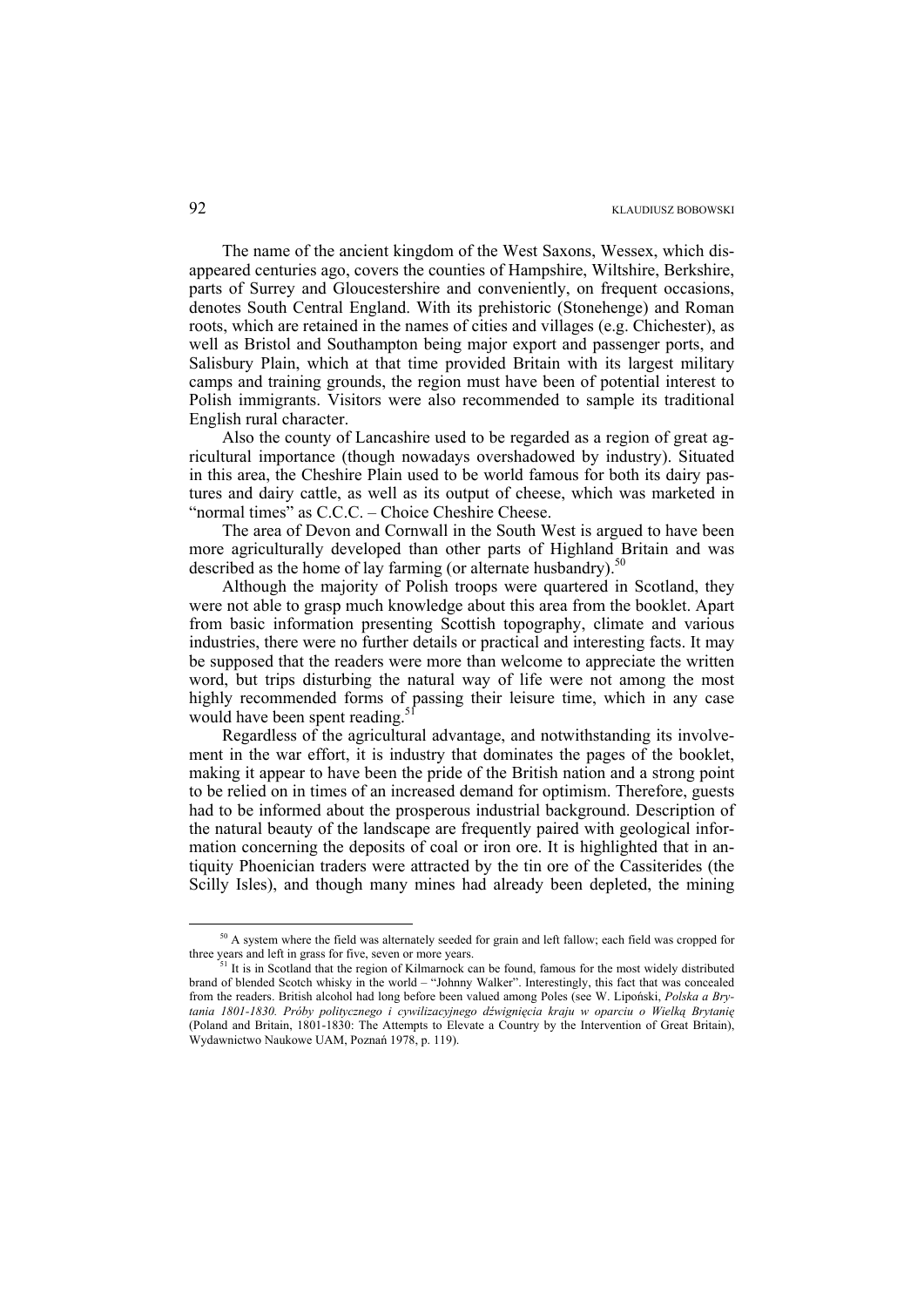towns of Cambome and Redruth were still charged with training mining geologists for distant fields, and many Malayan tin companies had their English offices in the old Cornish towns.<sup>52</sup>

It is evident that the booklet was written in the spirit of admiration for the mighty British Empire. The presentation of the island's geographical regions appears to be an account of a tourist journey taken by a knowledge-thirsty entrepreneur, rather than an informative essay for anyone wishing to grasp a basic knowledge of the country. On the other hand, the lusciousness of the descriptions included stimulates imagination and allows for colourful images to appear in front of eyes longing for natural beauty. Nevertheless, there is a notable absence of advice on how to communicate with local residents, and a dearth of practical tips connected with everyday life. As a result, the booklet often resembles more a school textbook than a guide for immigrants from Poland. In fact, given a scarcity of adequate resources, it could have been treated as supplementary source of information during English language classes for more interested students during the war and in the years that followed. Those who decided to follow this path would certainly have found in it a portrayal of British natural resources and topography as well as appreciation and admiration of the country's industry, the power of which was emphasised and probably included with an intention to raise the fighters' morale and reinforce a conviction in the positive outcome of the conflict.

In order to emphasise the impression of the state taking care of the country's environment, Stamp cautions against the misuse of the natural resources with the example of Northumbria, which had already began to suffer from its early reliance on industry. The coal seams in the shallow western part of the field were largely exhausted, and although it would have been profitable to close down a number of small old collieries, unfortunately, the action was considered as infeasible due to the network of villages, towns, and roads that had arisen in the area and would have been left without any industry, therefore sentenced to extinction with its residents moving to other places and probably joining the ranks of lumpenproletariat. Sympathy expressed towards the people and their habitat was certainly socially appropriate in the time of struggle against Nazi Germany.

With the flow of time, however, the spread of industry led to an industrial invasion of the more agricultural Lowland Britain. It is highly probable that ecological awareness was far from being among the top priorities of the then contemporary industrialists. The South Staffordshire coalfield became Britain's Black Country with the advent of the industrial revolution. Using local coal and clayband iron ore, a quiet countryside was converted by the iron masters into

 $52$  W. Lipoński provides a comprehensive study of the etymology and location of the Tin Isles (see W. Lipoński, *Narodziny cywilizacji Wysp Brytyjskich* (The Birth of the Civilisation of the British Isles), Wydawnictwo Poznańskie, Poznań 2001, pp. 81-87).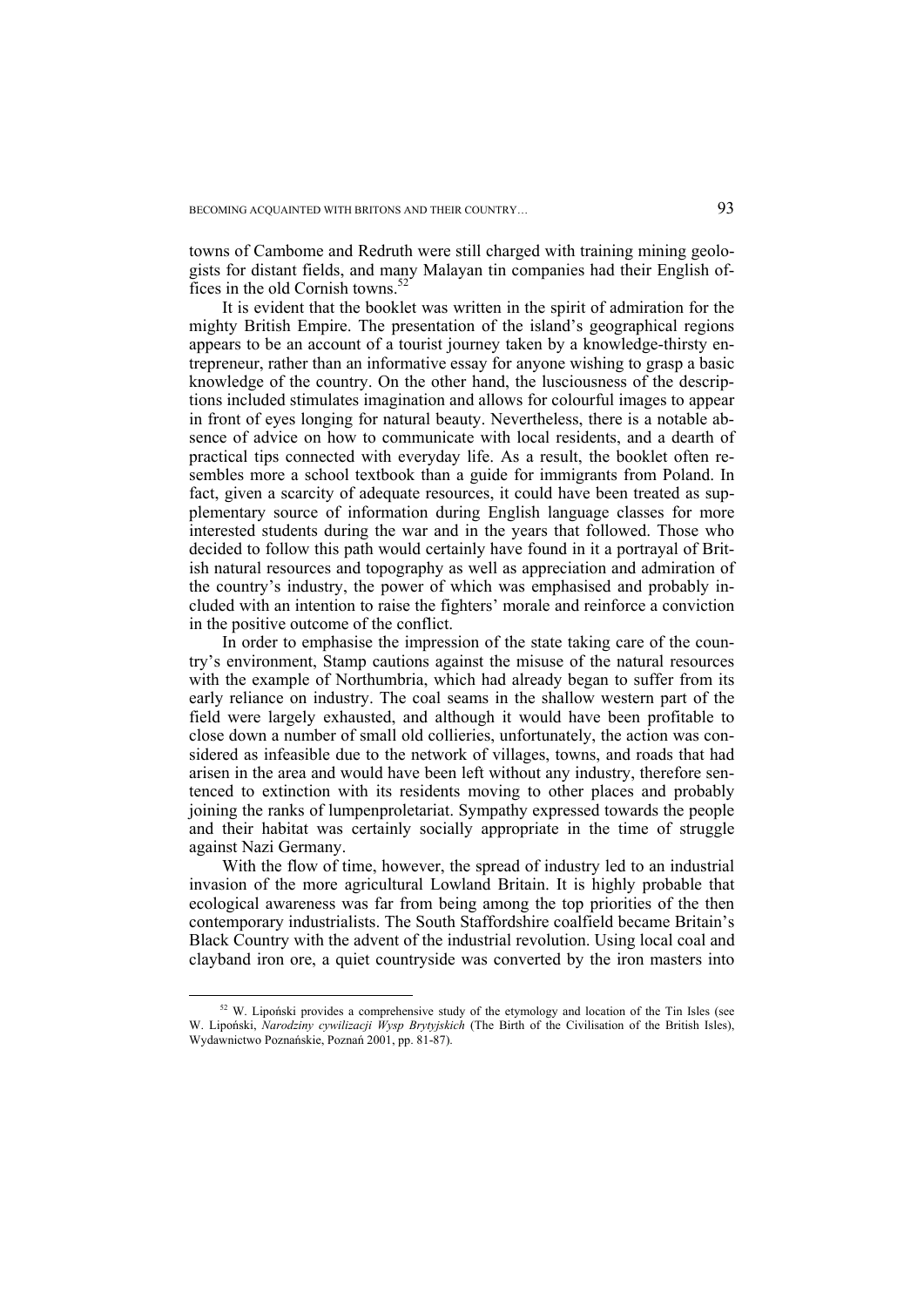"one of the ugliest wastes ever created by man." Such information would have been more than a sufficient reason for not visiting this part of the country, especially for those of the immigrants who came from Polish industrial regions and wished to occupy their leisure time with something that would leave positive reminiscences connected with less military or industrial aspects of their visit to Britain.

Another stop on the journey across Britain was Birmingham, a leading industrial centre with its copper, brass, and other metal industries, its jewellery, electrical machinery, cars, cycles, and food industry. Birmingham took advantage of its central position and of it being a focus of the of the canal, rail, and road networks. Outstanding among the food products from the city were chocolate and cocoa, for Cadbury's, at their model estate of Bournville, set a new standard in housing for workers and the provision of social services.

Towards the northern margins of the Midland Plain was Burton-on-Trent, where water from wells possessed the right degree of permanent hardness to favour brewing. At the southern entrance to the Pennines, Derby exemplified the significance of its nodal position by its railway workshops and motor car works – where the world-famous Rolls-Royce engines and cars were made.

In the northern part of the island, the capital of Scotland – Edinburgh – has long held the title the "Athens of the North", information that could not have been withheld from the romantic Poles. For years it has been both the capital and cultural centre of the country, possessing those industries particularly associated with a university city, such as printing and publishing, as well as a varied range of light industries so typically associated with London.

Apart from only reading about scenic countryside, the booklet encouraged more active forms of appreciating the surroundings. The famous golf course of Gleneagles, one of the innumerable courses devoted to the national game of Scotland, lay in the valley with glorious views of the Highlands to the north and up Glen Eagles of the Ochils to the south.

Nevertheless, there might have been a certain discomfort among the Poles stationed in Scotland. Although the troops realised the importance of their mission in Scotland – which might have been invaded by the Germans from Norway, and in spite of their enthusiasm in carrying out their duties, a number of them might have found it difficult to get accustomed to a place where oat porridge and cakes had long remained the staple articles of the local diet, and of a sparsely populated land where deserted graveyard remains indicated the sites of once prosperous crofting settlements.<sup>53</sup> What perhaps eased the transition and compensated for any inconvenience was that it was a modest country with a very rich history and hospitable citizens.

All those seeking a more varied countryside were advised to visit the charming Lake District situated slightly to the south. Visitors to the Lake Dis-

 <sup>53</sup> L. D. Stamp, op. cit. p. 32.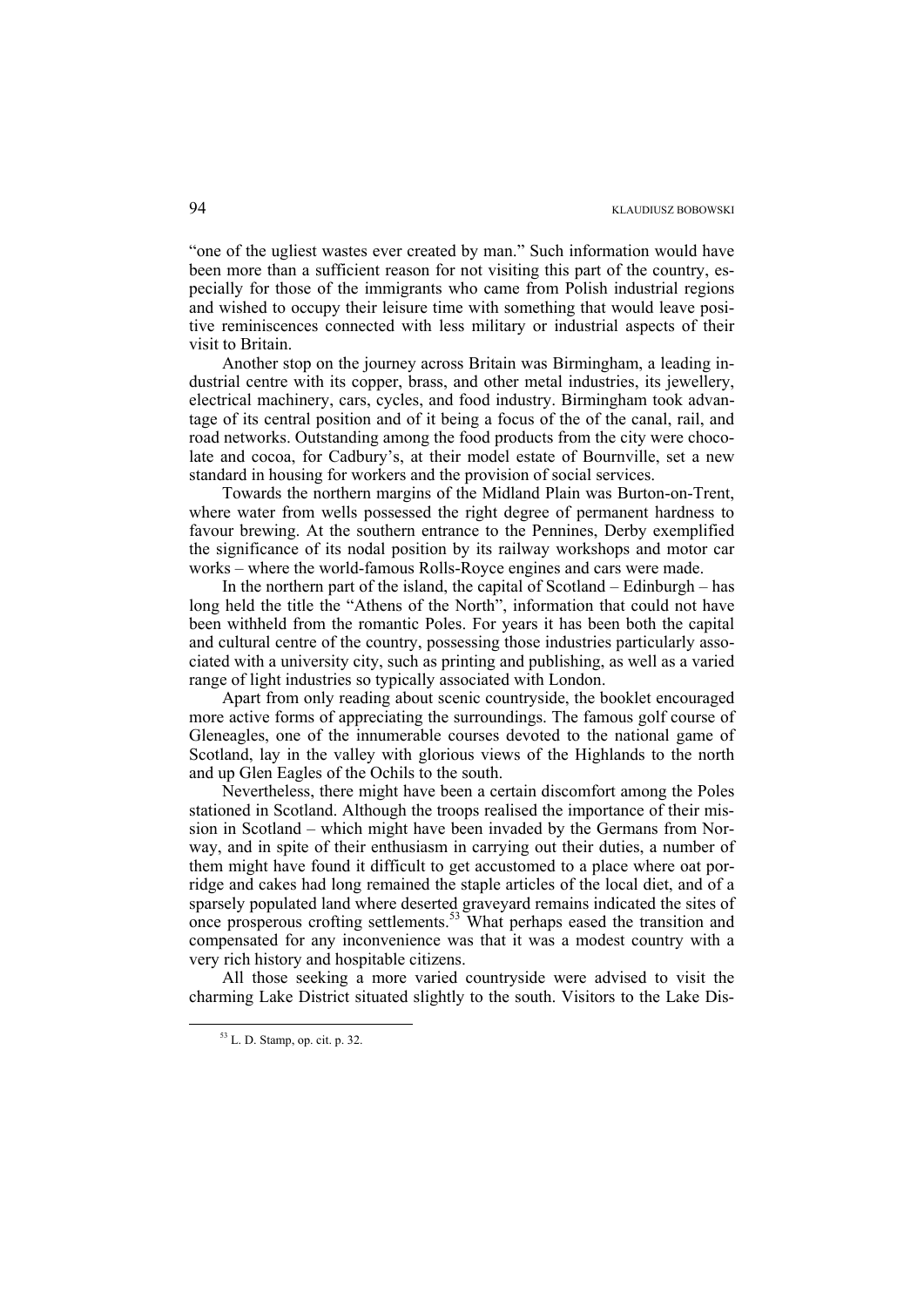trict had a choice between pleasant little towns in the south, such as Windermere, Ambleside, and Grasmere (with the famed cottage home of Wordsworth), from which they could reach the treeless fells to the north whilst looking on the wooded limestone hills of the south, or the little town of Keswick in the heart of the mountains, under the very shadow of Skiddaw (the fourth highest mountain in England). As Stamp put it, "England's Lake District is small but very beautiful."<sup>5</sup>

Dissatisfied with the charms of what remained of the virgin countryside, one might have desired for more civilized and mundane human excitement. Lancashire could exhibit several examples of a remarkable phenomenon that was characteristically British. The cities of Blackpool and Southport existed in peacetime for no other purpose than to provide amusements for millions of British workers who flocked to the seaside for their annual week or two-week holiday, or for the smaller number who retired there. Blackpool, in particular, is said to have been a town of hotels, apartment houses, amusement parks, cinemas, swimming-pools, and all the multitude of human creations designed to attract and amuse the holiday-maker. Only a few miles away was Fleetwood with a specialisation of a different kind — the main modern fishing harbour on the west coast. Similar entertainment and leisure centres were located in numerous parts of the country (e.g. the world famous Brighton, Scarborough, and Whitby) both along the coastline and inland.

Taking the lead in the art of entertainment and being the Heart of the Empire – London in a certain way shaped the world's image of contemporary Britain. In the early forties, the metropolis was inhabited by approximately ten million people, nearly a quarter of the population of Britain. Stamp familiarised his readers with the opinion, shared by many in the middle of the twentieth century, that the city had become too large, with commerce and business pushing residents out of London and into the towns of Dorking, Redhill, Reigate, Watford, St. Albans, Hertford, Aylesbury, which began to function as London's dormitories.

The Romans who invaded the island realised of the importance of the crossing-place of the Thames. Whether or not there had already existed a village was not exactly known, but soon the Romans encircled the two hills with a wall and established there the commercial and administrative centre of Londinium – with traces of Roman times remaining until these days.

In modern times, the quays of the late-thirties were congested and much of the off-loading was midstream into lighters, and so began one of the distinctive features of London Port, the use of lighters.55 It is noted that most of the pre-

 <sup>54</sup> Ibid., p. 43.

<sup>&</sup>lt;sup>55</sup> A lighter is a type of flat-bottomed barge used to transfer goods to and from moored ships. Lighters were traditionally unpowered and were moved and steered using long oars called "sweeps", with their motive power provided by water currents. They were operated by highly skilled workers called lightermen and were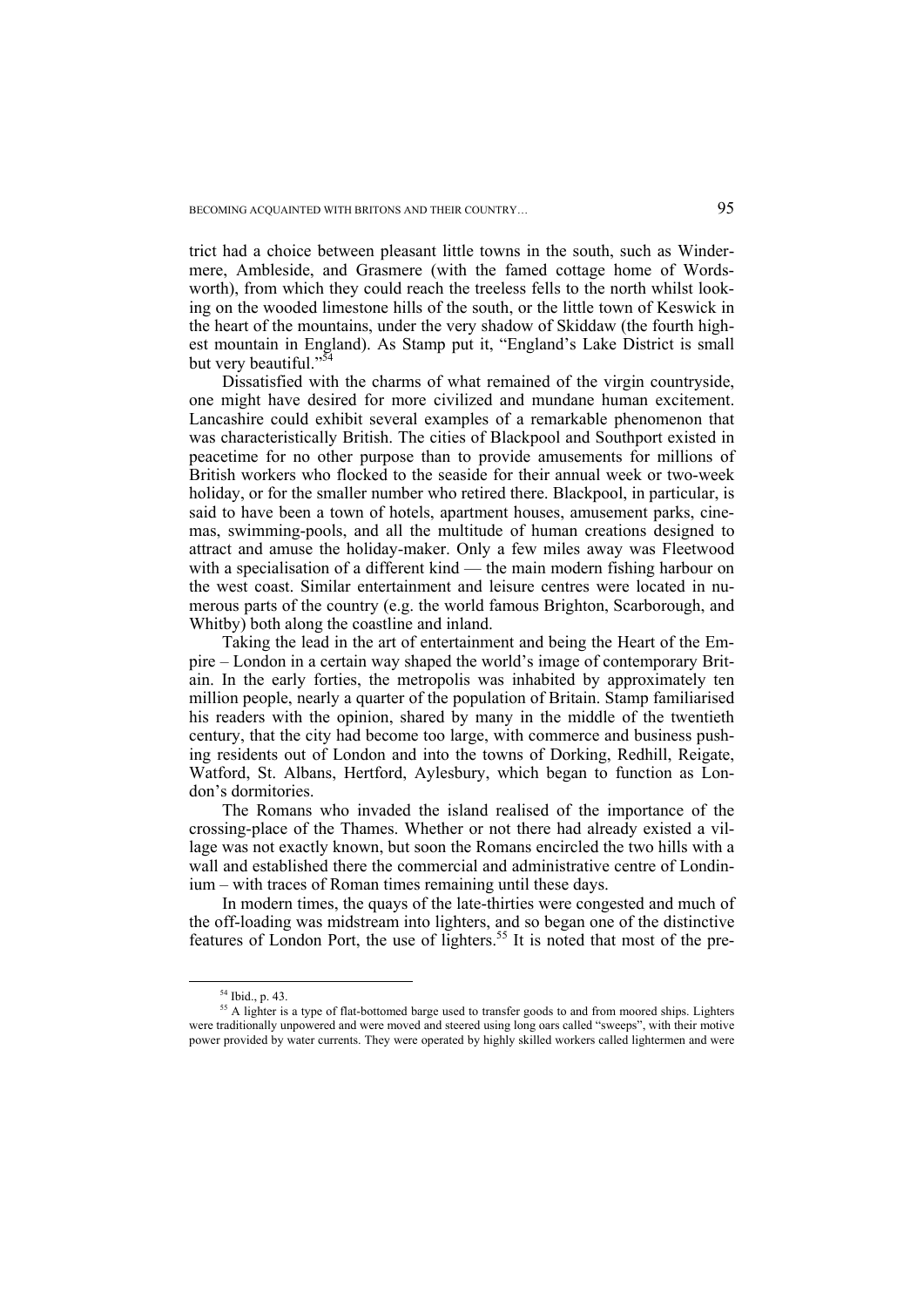war London docks handled only certain specialised cargoes. The West India Docks handled the sugar and rum for which they had been built over a hundred years before, the East India Docks – tea and silk from the East. The Royal Albert Dock handled meat, and the Royal Victoria Dock wheat and flour. Most passengers disembarked or embarked at Tilbury.

One of the outstanding features of the growth of London noted in the booklet was the development of "functional zones" – changing in area rather than location, with the result that each part of London had its characteristic features. Commerce, banking, insurance, and business generally were concentrated in the City, in the old walled area; industry was specially situated in the East End; the post-World War I expansion was in the areas on the northern and western outskirts and to a lesser extent in the south. Administration was concentrated in the city of Westminster, especially in Whitehall; retail shopping in the West End, which was also the centre of social life, with theatres, cinemas, restaurants, hotels, etc.

London's housing inconveniences were merely suggested by mentioning its citizens' yearning for open spaces, which were provided by the south-west area of Surrey (Bagshot, Woking, Cobham), where the poor, uncultivated land provided magnificent spaces of scenic beauty, allowing an escape from the smoke and fog. The booklet advised the reader that excellent relaxation was offered by the River Thames, which enters the London Basin through the beautiful Goring Gap – a stretch of the river that deserves to be seen in early summer by every visitor to Britain. Lower down, the river sweeps by such attractive towns as Henley (famed for its Regatta), Maidenhead, and Windsor, where the Royal Castle faces the playing-fields of Eton on the north bank, before passing on through the centre of London itself – the heart of the Empire.

The image of Britain presented in the booklet is dominated by its author's fascination with various types of industry. In *The Face of Britain,* foreigners were provided with a picture of a flourishing country where inconveniences caused by rapid development were being suffered in a good common cause, occasionally compensated by rural scenery and marvellous sights, but probably only for those who could afford such pleasures. The impression of a cheap, though reliable guidebook, or a schoolbook, remains.

## THE PEOPLE OF BRITAIN

1

Having experienced the defeat in September 1939 by both German and Russian armies, and having endured months of hazardous wanderings through Europe,

a characteristic sight in London's Docks until about the 1960s, when technological changes made lightering largely redundant.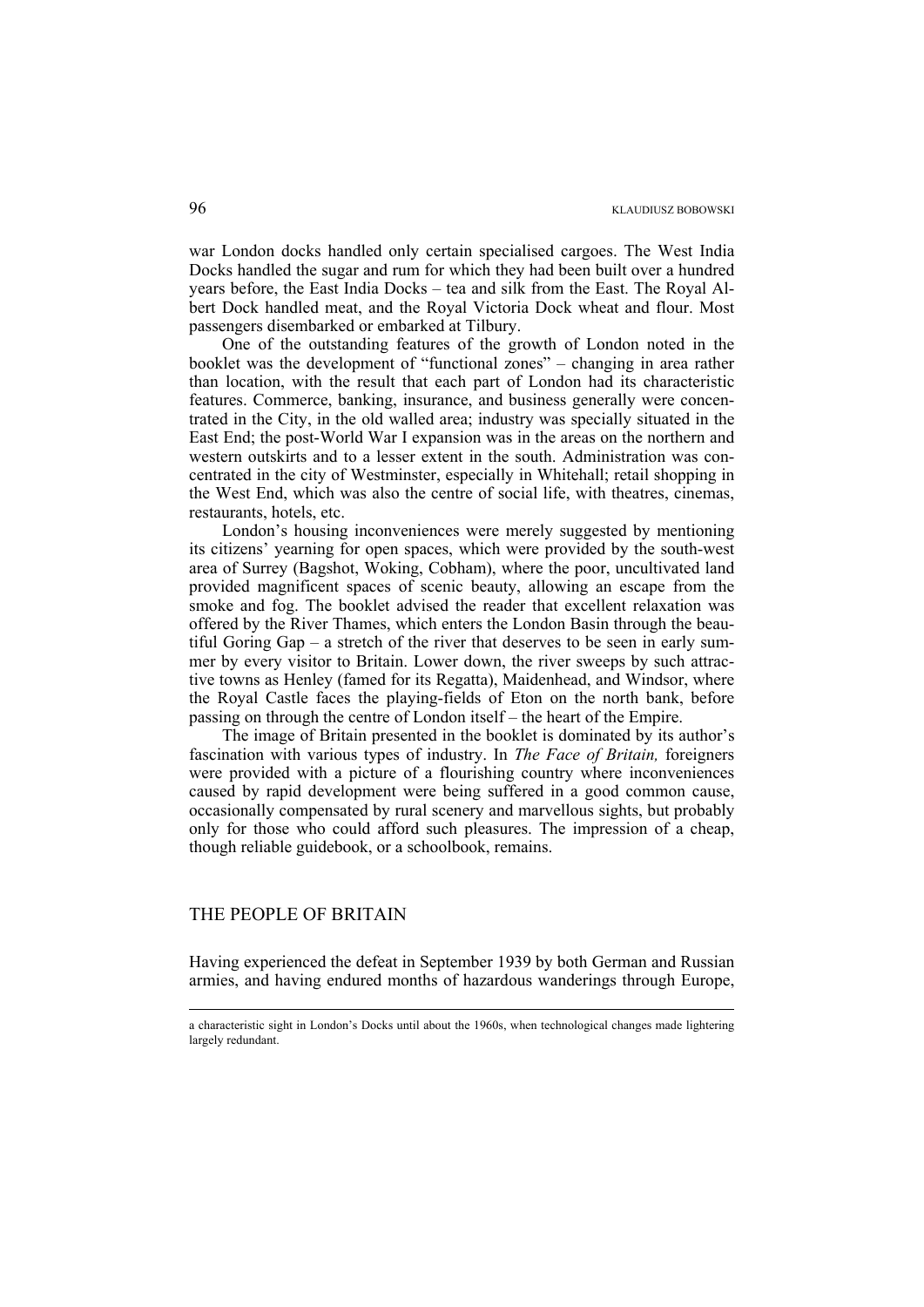on numerous occasions risking their lives, Polish soldiers and other Poles emigrated to France and, after her fall one year later, to Britain.

Cultural relations between Poland and Britain could not be compared to those with France or Italy. Although Britain was Poland's ally in the war against Germany, and despite the Polish enthusiastic attitude towards that country, which most probably derived from political publicity rather than cultural awareness, there was insufficient understanding of the British, their customs and way of life to really share the joys and sorrows of the fight on the island. Naturally, it would be wrong to assert that, before the period in question, there were no sources presenting Britain to the Poles.<sup>56</sup> However, the sources that existed were not popular among a wide range of Polish society and were appreciated by very few. The situation was changed by the war and the need to seek refuge in the hardest of times. It is true that World War II necessitated the development of various forms and methods of education targeted at newcomers. They had to be acquainted not only with the language, but also with contemporary ways of governing the country and with its cultural legacy, which would assist the newcomers in finding answers to their queries or solutions to their own national dilemmas.

The majority of Polish refugees to Britain knew very little about their host country. The language was bizarre, seemingly unpronounceable to the ordinary man, and the customs were complex, including the unnatural driving on the left. Pruszyński reports on one of the first encounters of the sons of the Slavic Polish nation and the Celts from the north of Great Britain on the day of the flight from France as an unusual cultural experience. The meeting of the people from the Vistula plains, the mountains of Podhale, the forests of Pomorze (Pomerania) and the rich fields of Poznań with the people of the Highlands, of the Clyde and the Tay is compared to the startling discoveries made by Columbus or Cook on their voyages. "A Pole, a village boy from Sandomierz, could not understand it [the difference between an Englishman and a Scotsman] at all. People knew little about the world in his village  $(\ldots)$ ".<sup>57</sup> The British also comprehended very little about their visitors. Mutual knowledge about each other was limited, and what they knew was often untrue. The one took the other for a kind of Englishman and was rewarded by being taken for a kind of Russian.<sup>58</sup> But in a sense war was a great teacher, helping to appreciate the world and its differences and broadening one's horizons much faster than any school or college would have been able to.

<sup>&</sup>lt;sup>56</sup> Multiple were the motives that for centuries directed Polish steps towards the British Isles. While some came in search of education at fine universities, others wished to establish economic relationships for material gain rather than spiritual profit, and still others performed their diplomatic or military duties in a variety of forms. See Dąbrowski, J., *Polacy w Anglii i o Anglii* (Poles in England and about England), Wydawnictwo Literackie, Kraków 1962*.*

 $57$  K. Pruszyński, op. cit., p. 4.  $58$  Ibid.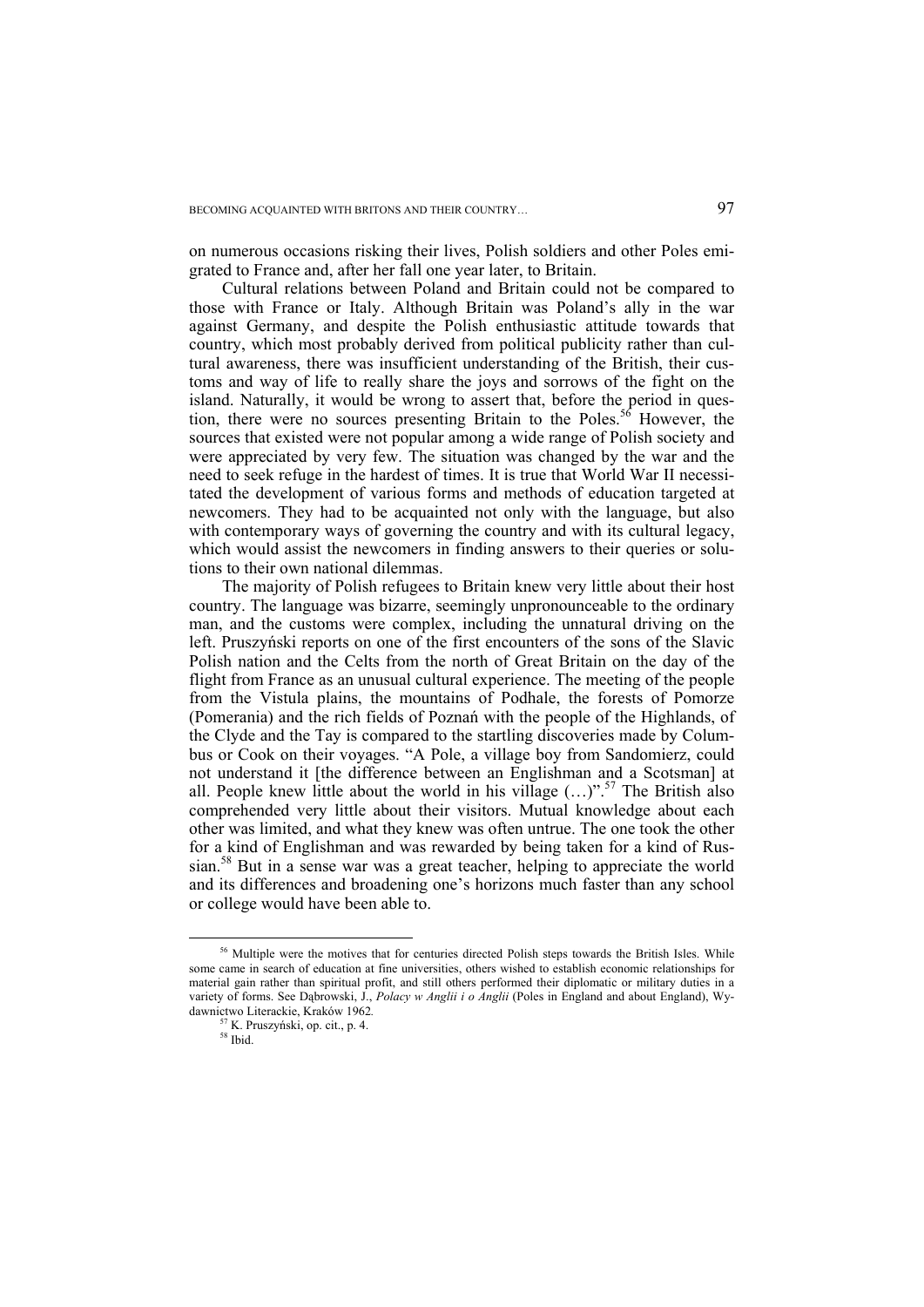Bitterly disappointed by the attitude of the French, in their struggle against German invader, thousands of Poles found themselves on British soil. Among them, one could distinguish both troops, who arrived in their thousands after the unsuccessful French campaign, which was a bitter re-enactment of their recent tragedy and tore open fresh wounds, and civilians, whose will to fight, or simply to survive, had led them to that very place.

The majority of Polish soldiers were stationed in Scotland in order to defend the Northern coast of Britain. There were so many of them that accommodation was provided in various temporary camps in suburban parks, on former exhibitions grounds, racecourses, in the courtyards of abandoned factories or in large farms.

No sooner had they settled in on the new grounds than the host nation attracted the visitors' attention. The situation might have resulted from several circumstances. The simple and monotonous soldiers' life might have contributed to the rise of interest in British culture and language. Visits to pubs and socialising with local inhabitants were not uncommon due to the popular view that one got to know them (the locals) in a bar of theirs, "drinking that yellow vodka",  $\frac{60}{7}$ , that is whisky. The first stage of making acquaintances predominantly occurred through exchanging views on alcohol distillation techniques and the ways of alcohol consumption. Furthermore, Poles were sincerely advised to slap back if they were slapped on the back, and to say "yes" or "no" if they heard something similar from the mouth of their foreign friends.<sup>61</sup> The local alcohol – whisky – was viewed as an "all right kind of herb vodka",  $62$ which was far from the Polish "czysta" (pure vodka), but it was still a man's drink.

Also, the newcomers' attention often shifted to more subtle issues, demanding more of gentleness rather than battlefield courage and not as much language abilities. It was humorously noticed in the 1950s that the people on the continent have sex lives, whereas in England they use bed warmers to heat up their beds.<sup>63</sup> In fact, during the war years it was commonly believed that the British never spoke about love – it was thought of as improper, immoral and even unmanly.<sup>64</sup> Unlike the islanders, the Poles, who were perceived as exotic, did not try to avoid the subject or big words or declarations – phrases so frequently omitted by the British in their interpersonal relations. Although they came from a country that was not as far away from Scotland as India or Canada, they lived too far away for anyone to comprehend anything either positive

 <sup>59</sup> Ibid., p. 7.

<sup>60</sup> Ibid., p. 11.

 $61$  Ibid.

 $62$  Ibid.

<sup>63</sup> G. Mikés, *Cudze chwalicie...* (How to Be an Alien), Państwowy Instytut Wydawniczy, Warszawa 1958, p. 28. 64 K. Pruszyński, op. cit., p. 39.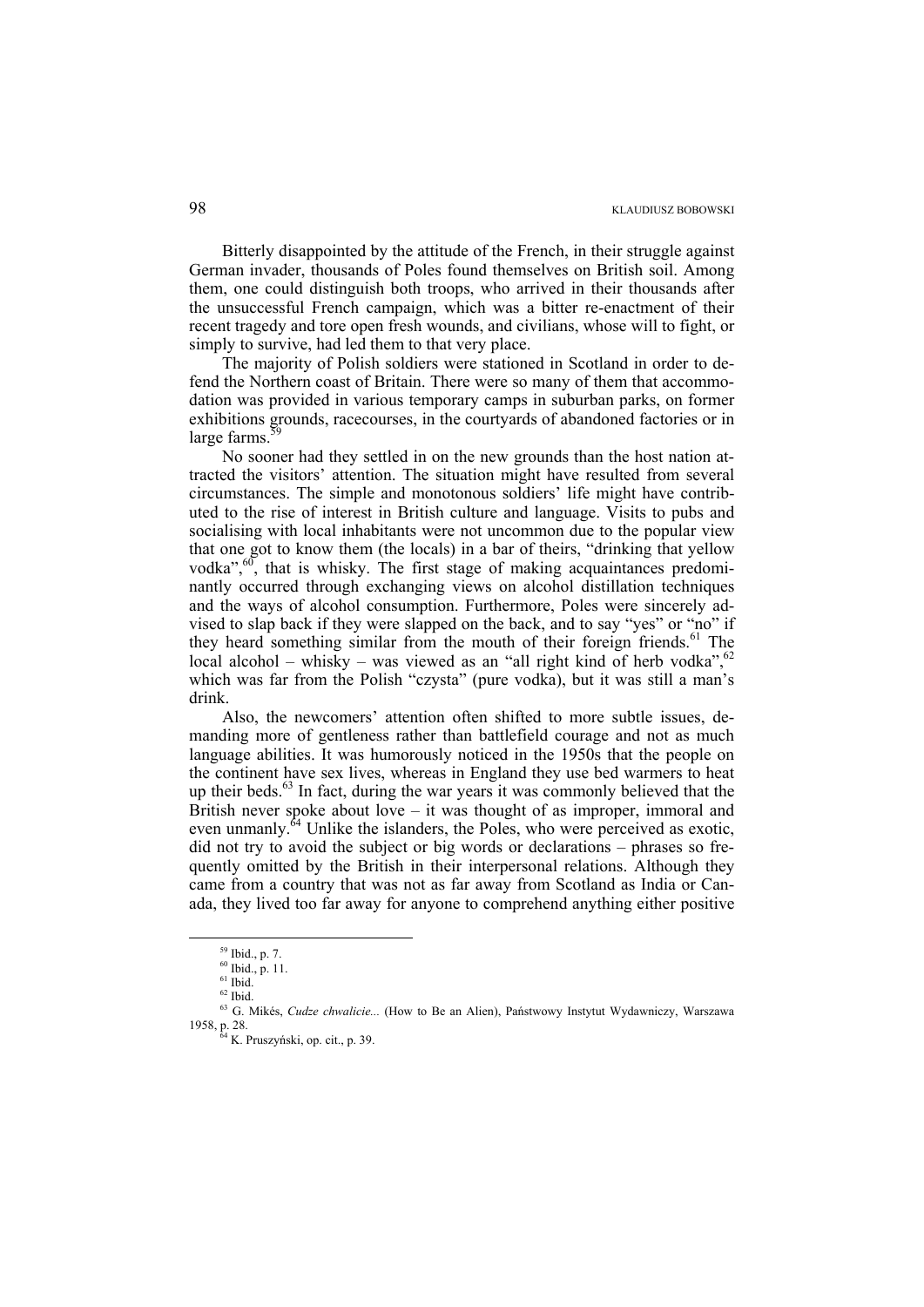or negative about them, and the stories of the battles they had fought in Poland, Norway (Narvik) or France, combined with the cruel martyrdom their country had suffered, as well as with the fact that they were Allies and guests – all made them rather more attractive as far as male-female relationships were concerned than the better paid British soldiers.<sup>65</sup>

However, not only were the visitors curious to get to know the local population, but also there was something more about the country that made them feel like home. The grass, fed by the rich moisture of the ocean, was more luscious than what they had seen in France; the houses seemed mellowed by age and at times reminded them of the ones they had left behind; and "the stars during the fresh nights were exactly like those they had seen in Poland."<sup>66</sup> It is very difficult to state when exactly the surge in the demand for knowledge about the host country was initiated. It can be supposed that individuals demonstrated their interest in the field from the moment they set their feet on British soil. Troops of all ranks had their initial notion of the country, but their expectations as to what they wished to acquire differed significantly, which was predetermined by the men's social and educational background. Hence, fortunate were the military units with individuals schooled enough to provide them with essential information on English art and literature, or the status of the Empire and the main lines of British policy. Unfortunately, the unavailability of such people necessitated reliance on the sources provided by the British themselves. These were predominantly pamphlets that comprehensibly presented various aspects of Britishness. Due to an insufficient number of representatives, which was a result of typical wartime deficiency of qualified staff, it was probably much more convenient for the local authorities to distribute books than to organise meetings or film shows.

One of the main bodies responsible for propagating British thought among the newcomers was the British Council, whose Regional Officers supplied the Allies with cultural propaganda. The work they carried out might be compared to modern day sales representatives and their attempts to sound the market out. Whether consciously or not, their aim was to sell the knowledge of their own country. Following the thought presented, it can be stated that Britain had become merchandise on her own, and there were tens of thousands of potential customers awaiting for an appropriately targeted wide-ranging advertising campaign. True in this respect are the words of Duff Cooper (Minister of Information under Winston Churchill), which he addressed to Churchill. He stated that the popular view was that the British Council existed only for cultural, and not for political propaganda, but then he called the organisation's activity "mere camouflage" as "no country would be justified in spending public money on

 $65$  Ibid.

<sup>66</sup> Ibid., p. 18.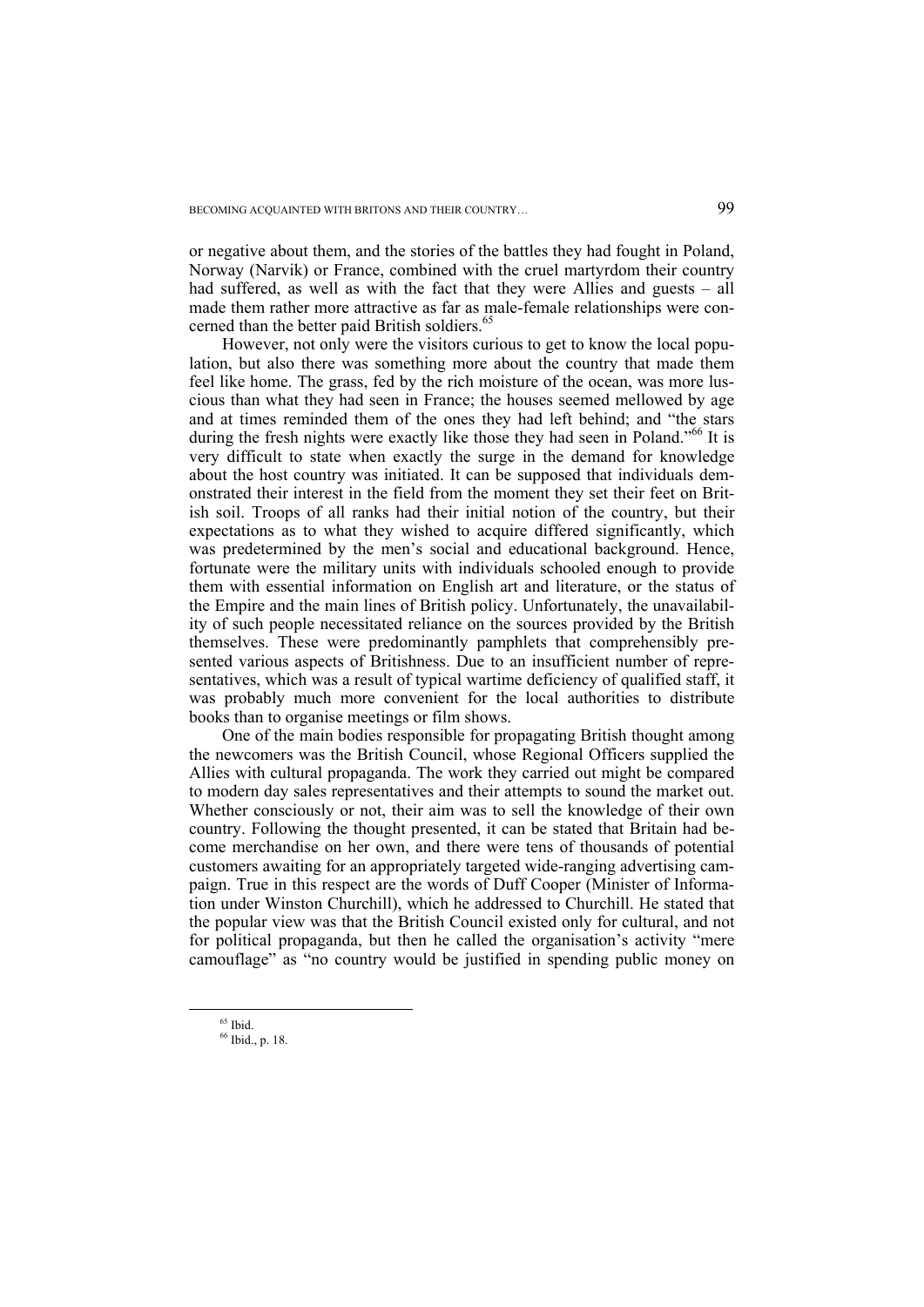cultural propaganda unless it had also a political or a commercial significance."<sup>67</sup>

It was Harvey Wood (the British Council's Regional Officer for Scotland) who had been seconded hastily from Edinburgh University to work with the Polish Army in Scotland. Having been asked to report on the educational and cultural needs of Polish troops, he discovered an immense demand for English teaching and cultural education.<sup>68</sup>

The co-operation between Harvey Woods and the Polish units came to fruition in 1941, when the Exhibition of Allied Art was organised by the British Council in the National Gallery of Scotland, in Edinburgh.<sup>69</sup> At the same time, in the early 1940s, the British Publishers' Guild published, on the Council's behalf, a set of *International Guild Books*. These were booklets printed in the languages of the various allied communities. In the meantime, Longmans Publishing Company issued the *British Life and Thought* series outlining the essential areas life in Britain, ranging from British history to agricultural research or trade unions.<sup>70</sup>

There are many various points from which one may start learning about a country. Some commence with a historical overview, others with geography or scientific achievements. We can try to adopt the potential point of view of a typical representative of the Polish community in Britain. Such an individual might have desired to acquire an insight into their hosts' character before exploring the country's cultural legacy. They might have wished to know what kind of people they met every day in the streets, churches or pubs. Those amiable local citizens, whose tongue they were trying to grasp, were oftentimes the primary factor determining the willingness to do any further type of study.

*The English and Their Country*, by Thomas Burke,<sup>71</sup> differs from the remaining titles in the series. Although all the pamphlets were written in a chatty

 $67$  D. Cooper to W. Churchill, 7 Feb. 1941, PRO, PREM 4/20/3, quoted in F. Donaldson, op. cit., p. 78.  $68$  He also noted that the Polish Army had become a full-time responsibility for him, with regular visits

to Polish units all over the country. Describing his work, Wood stated that teachers had had to be found in considerable numbers, to teach English to Polish troops, to Polish airmen, and to the crews of Polish warships. Many of the teachers had never taught English as a foreign language before, and some of them had never taught English at all. He highlighted the teachers' commitment notifying his superiors that, in order that the continuity of their teaching should not be interrupted, some carried out their duties aboard destroyers

and submarines, and occasionally went to sea with their "pupils" (F. Donaldson, op. cit., pp. 119-120). <sup>69</sup> F. Donaldson, op. cit., p. 120. "The Exhibition was predominantly by Polish artists, but there were contributions

 $F$ . Donaldson, op. cit., p. 121. The series of pamphlets were not the only relevant publishing activity of the British Council. Among its publications there were dictionaries and self-study books (e.g. *Basic English for Polish Students* (Evans Brothers Limited, London 1940), with the foreword by Polish Ambassador to Great Britain Edward Raczyński, in which he encourages Poles to learn English so that they would be able to comprehend and appreciate the culture, customs and character of one of the world's greatest powers. The institution also was involved in various teaching schemes among which, apart from teaching English, there was also university or technical training, whose aim was assisting in post-war reconstruction of the stutents' own countries. 71 T. Burke, *The English and Their Country,* Longmans, Green and Co., London 1941.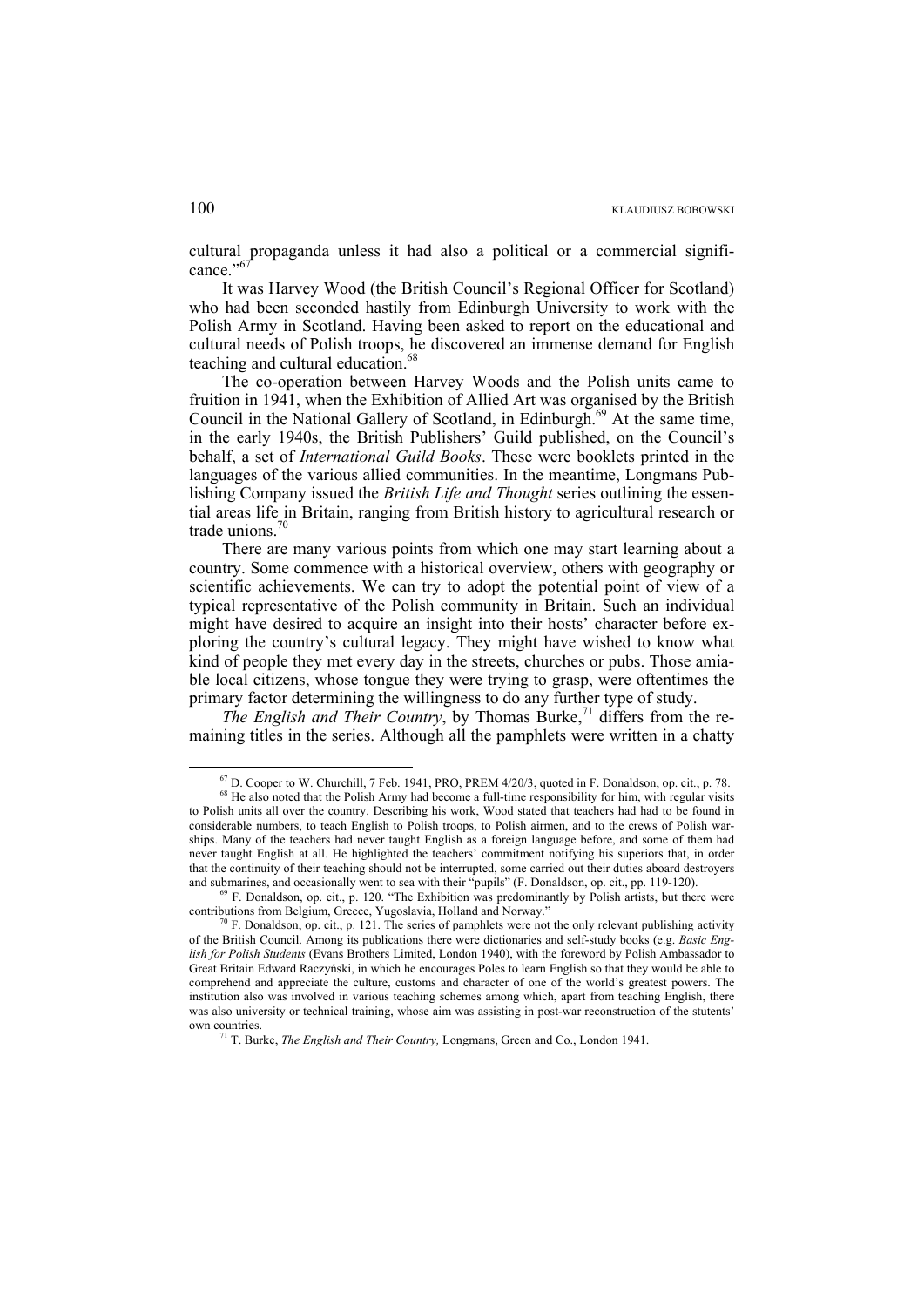and accessible style, this one includes examples of the English sense of humour, which would have made it an optimal prologue to a stay in Britain.

Judging by the work, the English would have liked to be perceived as a nation that have adopted the virtues of all the peoples that had ever inhabited, invaded or visited Britain. Common in the series are references to the Early Britons, the Romans who overthrew that civilisation and for over four hundred years imposed their own way of life, the Danes and Saxons, and the Normans who came in 1066. Each group of invaders left something with the indigenous peoples, without ever having truly "conquered" the whole of the land.

The booklet itself contains numerous references to both history and geographic varieties of the region being described and differentiates between the melancholic people in tune with their landscape inhabiting the damp Fen country of Lincolnshire, the kindly voiced, red faced inhabitants of the western counties and, occupying the south-western extremity of the storm-beaten rocks of Cornwall, the hardy but saturnine Cornishmen. The division expands, separating the island into the industrial north and northern midlands, where the people were said to be generally harder and more energetic but of simpler tastes than their southern counterparts.

Although Burke suggests that one ought to try to find out who the people really were, one also ought to be aware that trying to provide a clear analysis of the English within the booklet's few pages would be trying to achieve what many volumes have not succeeded in the past. As a result, he quotes an unknown European observer of their ways: "The English – are they human?"<sup>72</sup> The answer is supported with numerous examples outlining the (extra)ordinariness of the islanders' character, frequently abolishing negative stereotypes – which was probably a covert goal of the pamphlet. However, it can be argued that the readers were not advised to regard the booklet as a guide providing an unsophisticated explanation as to "How to treat the English" (known for their frigidity and stiffness), but rather as a source helping to view them as cultured hosts. According to Burke, negative features exhibited by the English are simply a "cover" assumed by them to conceal the fact that they were, in principle, shy.<sup>73</sup> The arrogant pioneer and blustering adventurer who had built an Empire is presented as a boy, with a boy's characteristics, which were far from frigidity and stiffness. It was not commonly recognised that he was highly emotional, but at the same time ashamed of showing emotion; keenly sensitive, but taught that being too sensitive was a sign of weakness. He wanted to be liked, but would never let it show. Such features distinguished him far from the hard-headed John Bull.<sup>74</sup> The justification for certain short-

 <sup>72</sup> Ibid., p. 15.

<sup>&</sup>lt;sup>73</sup> A discussion of how the English were perceived by  $19<sup>th</sup>$ -century Poles is included in W. Lipoński, *Poland and Britain*, pp. 97-102.

<sup>&</sup>lt;sup>74</sup> John Bull – a fictional character supposed to personify Englishness and certain English virtues (and as such can be compared to Uncle Sam and the USA). He features in many  $19<sup>th</sup>$ -century cartoons. His appear-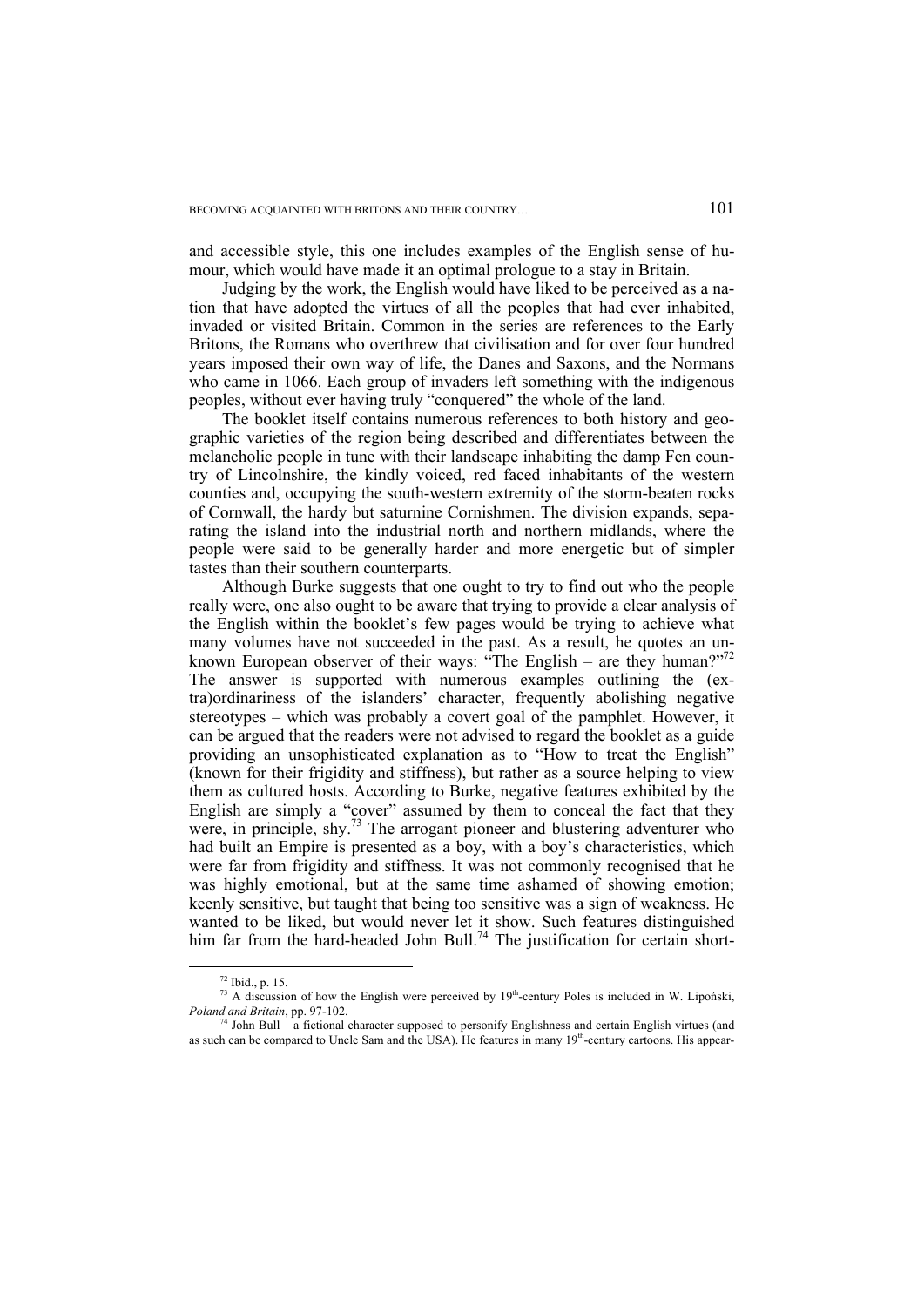comings in his behaviour was that he based his conclusions more upon feeling than logic and, as a result, found it impossible to defend many of his views intellectually, while certain of his convictions. The conclusion that can be drawn is that the typical Englishman was sentimental, through and through. Another characteristic leading to the formation of popular negative stereotypes, was that the Englishman did not like to give his friendship freely to everybody – but when he gave it he gave it with all his heart. One learns that the much unpopular self-complacency did not in fact exist, and that, on the contrary, the impression arose as a result of the English being highly sensitive to their own continuous criticism of themselves. A permanent dissatisfaction, combined with unwillingness to confess to strangers what they really felt, made them oddities.

It is through courage, loyalty, sacrifice, personal honesty, the English way of life, the flag and the country that the English wished to be perceived by other nations. Still, loud expressions of patriotism, heroism, or sentiment were among things an English patriot abhorred and was embarrassed of whenever they took place in his presence, thus becoming objects of his laughter and irony. Adding to the English peculiarities, one might be amazed to hear the English call their children "brats", referring to the flag as "the duster", or speaking of an overwhelming victory as "not a bad show"; at the same time, they were outwardly serious only about trifles: cars, dogs, gardening, golf, stamp collecting, cricket, football, or racing (the order of these depending on personal preferences).<sup>7</sup>

The Great Britain of the booklet appeared to be a uniform country where everyone spoke English. Not too long after the war, a Hungarian writer stated that when he had arrived at Britain he thought he knew English, but after no more than an hour realised he did not know a word.<sup>76</sup> The same astonishment could be noticed in the reaction of a Polish private who, having being rescued by a white teethed, red haired and broad shouldered sailor, on thanking his English saviour heard that he was – Scottish.<sup>77</sup> The British took steps to educate foreigners about this aspect of their country's reality. They instructed the visitors that Wales and Scotland, divided from England by impalpable frontiers were, in physical features, moral characteristics and speech, separate nations. So diverse were they that an Englishman could not even understand Scottish without a glossary and an appreciation of Welsh literature or participation in Welsh poetic festivals (called Eisteddfods) would equal a task as impossible as comprehending hieroglyphics. Each county of this little island had its local

1

ance is typical of an 18th-century country gentleman, evoking an idyllic rural past (see J. O'Driscoll, *Britain – The Country and Its People: An Introduction for Learners of English*, Oxford University Press, Oxford 1997, p. 11).<br>
<sup>75</sup> T. Burke, op. cit., p. 9.<br>
<sup>76</sup> G. Mikés, op. cit., p. 30.

 $77$  K. Pruszyński, op. cit., p. 5.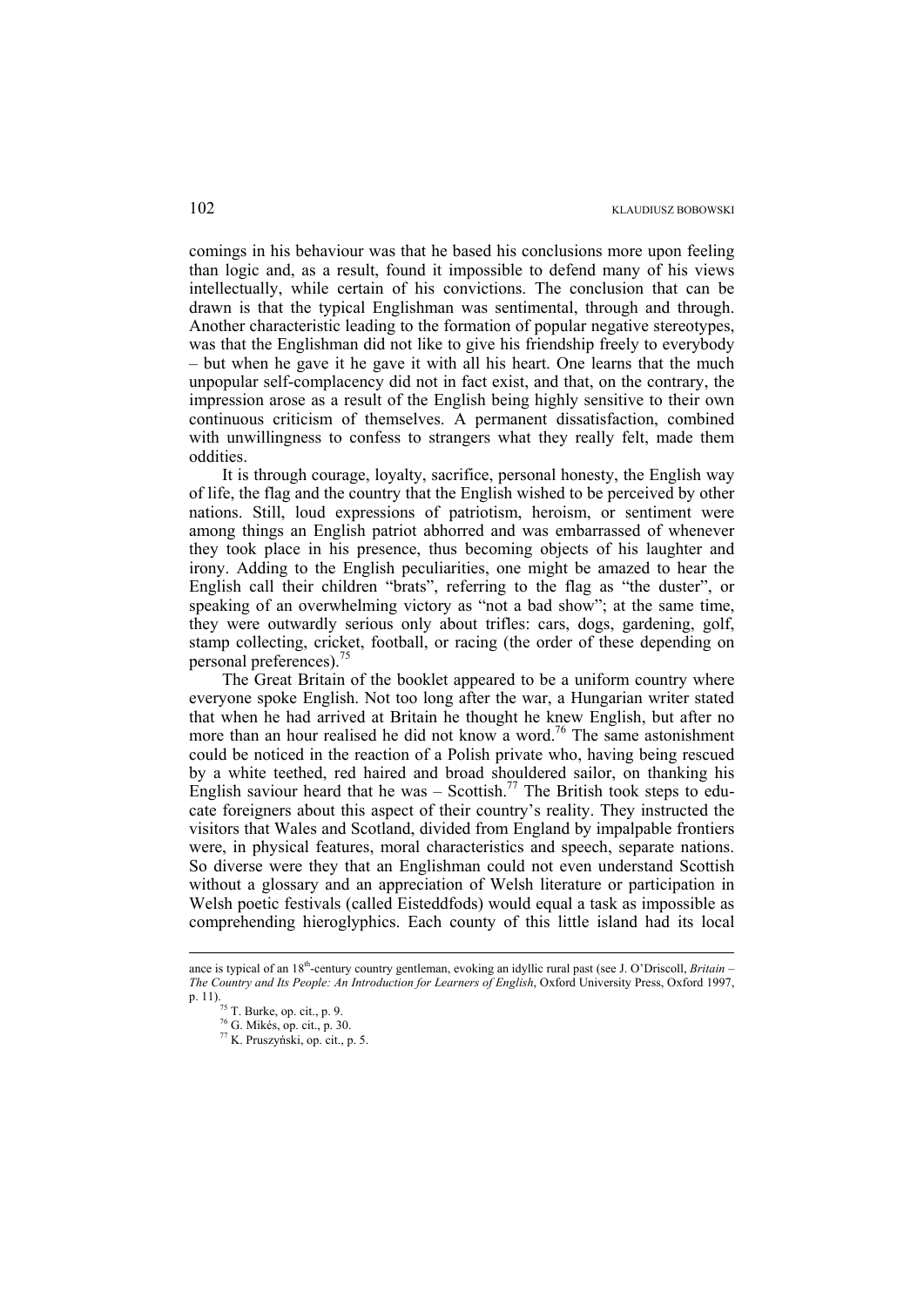dialect rooted in the remote past, and many of the pleasantries turned on this matter. All the people spoke English, but they did it in such different ways that a peasant from Cornwall could hardly understand his counterpart from eastern England, and a shepherd from the rugged valleys of the Lake District in the north-west could hardly talk to the shepherd from the smooth, rolling hills of Sussex in the south, while the Londoner on holiday had difficulty in comprehending any of them.

Another of the many features of English life that would puzzle strangers was the number of "classes" into which the social scene was divided. Most Polish guests were unfamiliar with the extended class system of Great Britain which the pamphlet undertook to explain. The largest of all these classes was the lower-middle class or "petit bourgeoisie", which – being mainly a town class – was the largest in all Western countries. The booklet states that the life of the countryman did not exhibit many divergences in comparison with other countries. The differences between nations and their way of life were perceived mainly in the town life, and the life of this large class in England was in many aspects sharply different from that of the petit bourgeoisie of other countries.

The booklet argues against the popular view, based on reading novels or seeing plays and films, that a typical Englishman was educated at a public school – Eton, Harrow, Winchester (or another school of this kind) – and at Oxford or Cambridge; that he lived in a comfortable house attended by servants; was a member of a well-known London club. The intention was to paint a picture of a simple nation living their simple lives, forced to face the atrocities of war and, just like the refugees, ready to take any measures to put an end to the ongoing evil.

As far as culinary habits are concerned, Burke alludes to certain behaviours that were distinctive for the English. The most prominent example, which did not need any explicit description, was the English breakfast. No other country began the day with such a meal as porridge, bacon and eggs, or fish or sausages, toast and marmalade and tea. The average Englishman's Sunday midday dinner of roast joint of beef or mutton, with vegetables, followed by an equally solid sweet, and succeeded by an afternoon sleep also aroused curiosity among foreigners. As the pamphlet states, no other country knew the English Sunday and its penitential atmosphere. Sunday was the day when more people were at liberty to be out and about than on any day of the week. It was also the day when the perplexing English, instead of increasing their transport, reduced it – when they kept most of their restaurants shut, and restricted their public entertainment to music, except in those towns where cinemas were allowed to open. Perhaps that was why Americans who visited Europe in peace-time always felt more at home in the countries of the Continent than in England – the way of life there was nearer to their own than England's.

Absurd or astonishing as many aspects of the English way of life might have seemed to newcomers, no Englishman could defend these illogical customs, and they did not try to, as these were all part of their individualism,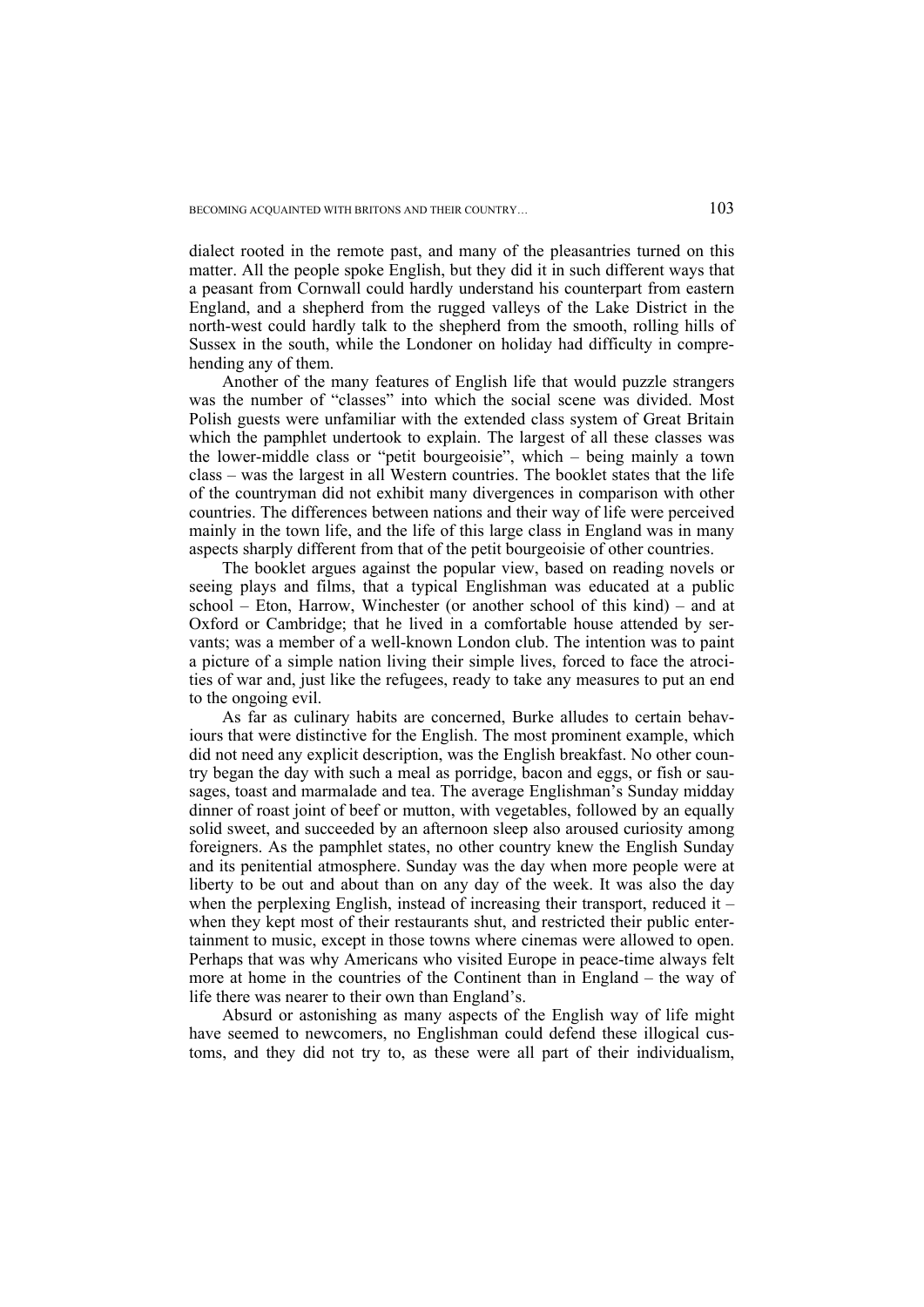which was not an exaggeration but just the outcome of both the insular character and multinational influences that have been leaving their marks on the inhabitants.

It is these features that made the English an enigma to the populations of other countries, and their logic and values – incomprehensible. One could not tie them down to rigid formulas, nor be certain that in given circumstances they would behave predictably. An Englishman is said to be able to surprise at any time, and was always surprised to find that he was in any way surprising. To him, his proceedings were eminently sensible, and indeed they were, so long as it is remembered that they were based on the logic not of reason but of feeling – not of prose but of poetry.

Naturally, the patterns illustrated by Burke did not apply to all Britons. Still, his essay certainly provided a basis for better understanding between the hosts and their foreign guests.

World War II set its stamp on all the civilised world. For Europe it was also connected with a new division of power among the victorious states. There emerged the two opposing camps dividing the Old Continent. The economically better-developed countries of the West acted as a counterbalance to the Eastern Bloc – the countries of "people's democracy", including Poland. The latter, liberated by the Red Army, were made dependent on the communist ideology of the Soviet Union. During the period in question, both sides attempted to publicise their views and ideals among their rivals using all available media.

The motives for the launch of the British propaganda campaign targeted at Poles included the need to familiarise newcomers with the culture and customs of the host country; a willingness to demonstrate and impress with British achievements in a variety of fields; a desire to be understood; a need to spread Western thought among the guests from the East; and, though definitely not amongst the official aims, a need to win over supporters who in the future might oppose communism.

An examination of the Polish versions of the pamphlets revealed that they were of superior educational value and constituted a source of popular knowledge on a number of issues, as they presented a wide range of subjects in a comprehensive way. However, the struggle against the deadly enemy and the complex international situation influenced the content of the booklets and made them appear more impersonal and general rather than directed at specific nationalities.

Harmless as the content of the booklets appears to have been, these publications aimed at creating counterbalance for the aggressive communist propaganda, which in the post-war period was probably more determined to defame the United Kingdom in the eyes of the Eastern Bloc countries than the British was in propagating their ways. However informative and approachable the booklets were, there was certainly much more that their authors could have done to encourage Poles to appreciate "Britishness". With the minimum of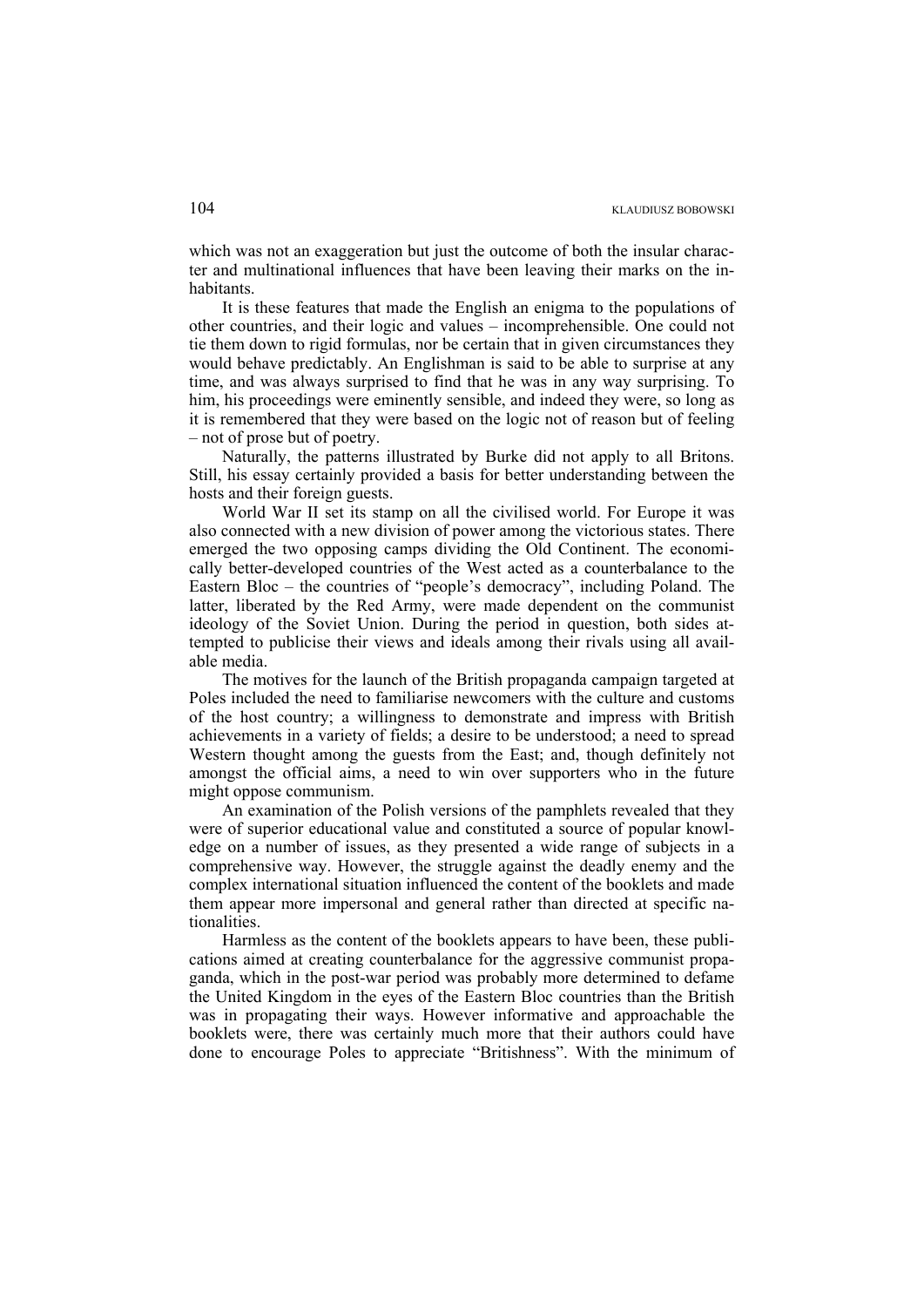BECOMING ACQUAINTED WITH BRITONS AND THEIR COUNTRY... 105

consultation with the Poles, the British Council representatives would have learnt the most efficient approach to the Polish audience and would have been able to pass their knowledge on to the authors of the individual pamphlets with suggestions as to how to adapt their content. Without explicit reference to Poles as their audience, the booklets definitely lost much of their authenticity and power of persuasion. Instead, they come across as typical guide books and appropriate material for teachers of English, which was also one of the initial aims of the series.

## **REFERENCES**

Adam, C. F., *Life of Lord Lloyd*, Macmillan, London 1948.

- Address by Adam Daniel Rotfeld, Minister of Foreign Affairs of the Republic of Poland, on the occasion of the official presentation of the Report of the Anglo-Polish Historical Committee, London, 4<sup>th</sup> July 2005. http://www.msz.gov.pl/files/file\_library/29/adress\_londyn\_11541.html, date of access: 20 June 2007.
- Bidwell, G., *Wybrałem Polskę* (I Chose Poland), Książka i Wiedza, Warszawa 1950.
- British Council, Headquarters files relating to British Council activities in Poland, comprising correspondence between the headquarters of the British Council and its overseas representative in Poland, and other papers relating to council activities there since 1936 until 1989, BW 51, The National Archives, Kew, England.
- *British Life and Thought, An Illustrated Survey*, Books for Libraries Press, New York 1971.
- Bryant, F. R., review of F. Donaldson, *The British Council: The First Fifty Years*, Cape, London 1984, "Albion: A Quarterly Journal Concerned with British Studies", vol. 18, no. 1 (1986).
- Burke, T., *The English and Their Country,* Longmans, Green and Co., London 1941.
- Dąbrowski, J., *Polacy w Anglii i o Anglii* (Poles in England and about England), Wydawnictwo Literackie, Kraków 1962.
- Donaldson, F., *The British Council: The First Fifty Years*, Cape, London 1984.
- Dubicki, T., D. Nałęcz, T. Stirling, and J. Ciechanowski, eds., *Polsko-brytyjska współpraca wywiadowcza podczas II Wojny Światowej* (Polish-British Intelligence Cooperation during World War II), vols. I-II, Naczelna Dyrekcja Archiwów Państwowych, Warszawa 2004.
- Grabowski, Z., *Anglia wyspa nieznana* (England: An Unknown Island), M. I. Kolin (Publishers) Ltd., London 1940.
- Lipoński, W., *Polska a Brytania 1801-1830. Próby politycznego i cywilizacyjnego dźwignięcia kraju w oparciu o Wielką Brytanię* (Poland and Britain, 1801-1830: The Attempts to Elevate a Country by the Intervention of Great Britain), Wydawnictwo Naukowe UAM, Poznań 1978.
- Lipoński, W., *The Influence of Britain on Prince Adam Jerzy Czartoryski's Education and Political Activity*, "Polish-AngloSaxon Studies", vol. 1 (1987), pp. 33-67 (Part I); and "Polish-AngloSaxon Studies", vol. 2 (1991), pp. 31-68 (Part II).
- Lipoński, W., *Narodziny cywilizacji Wysp Brytyjskich* (The Birth of the Civilisation of the British Isles), Wydawnictwo Poznańskie, Poznań 2001.
- Madajczyk, Cz., Foreword, [in:] Cz. Madajczyk, ed., pp. 7-37.
- Madajczyk, Cz. (ed.) *Inter Arma Non Silent Musae: The War and the Culture 1939-1945*, Państwowy Instytut Wydawniczy, Warszawa 1977.
- Mikés, G., *Cudze chwalicie...* (How to Be an Alien), Państwowy Instytut Wydawniczy, Warszawa 1958.
- O'Driscoll, J., *Britain The Country and Its People: An Introduction for Learners of English*, Oxford University Press, Oxford 1997.
- Pruszyński, K., *Polish Invasion*, Minerva Publishing, London 1941.